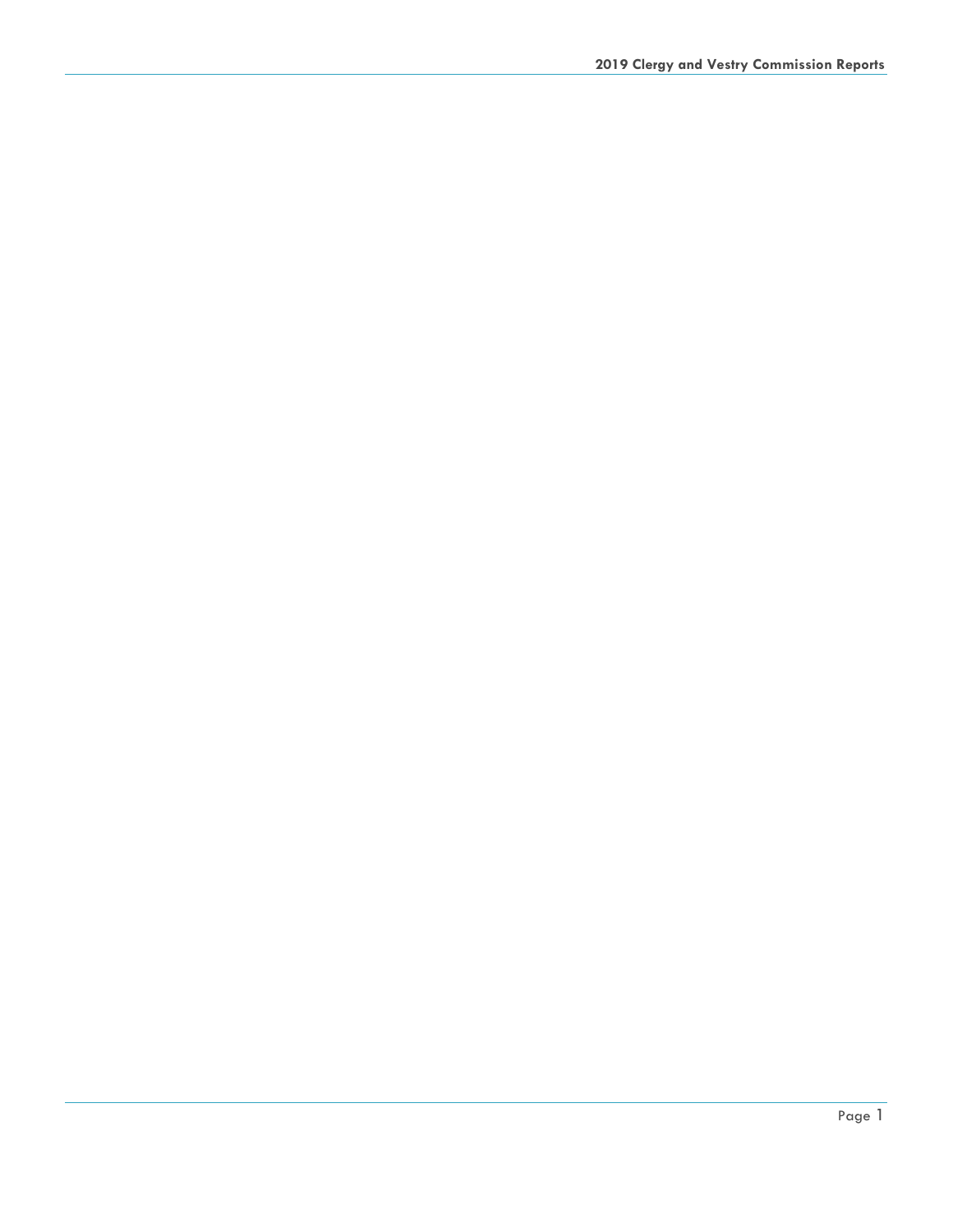# 2020 PARISH MEETING AGENDA

- Opening Prayer
- Election of Vestry Members and Convention Delegates Distribute Vestry Ballots
- *Fruits of the Vineyard* Strategic Plan Implementation Fr. David C. Killeen
- Construction Update Charley Redding & Michael Spellman
- Treasurer's Report and 2020 Common Ministry Budget Cindy Sessions
- St. John's Foundation Anne Rowe
- Collect Vestry Ballots
- Diocesan Convention Update Gene Adams
- Senior Warden's Report Martin Proctor
- Thanks to Outgoing Vestry Members Fr. Dave Killeen & Martin Proctor
- Rector's Service Award Fr. Dave Killeen
- Closing Prayer
- Closing Hymn (They'll Know We Are Christians by our Love, st. 2-3) Betsy Calhoun & Elizabeth LaJeunesse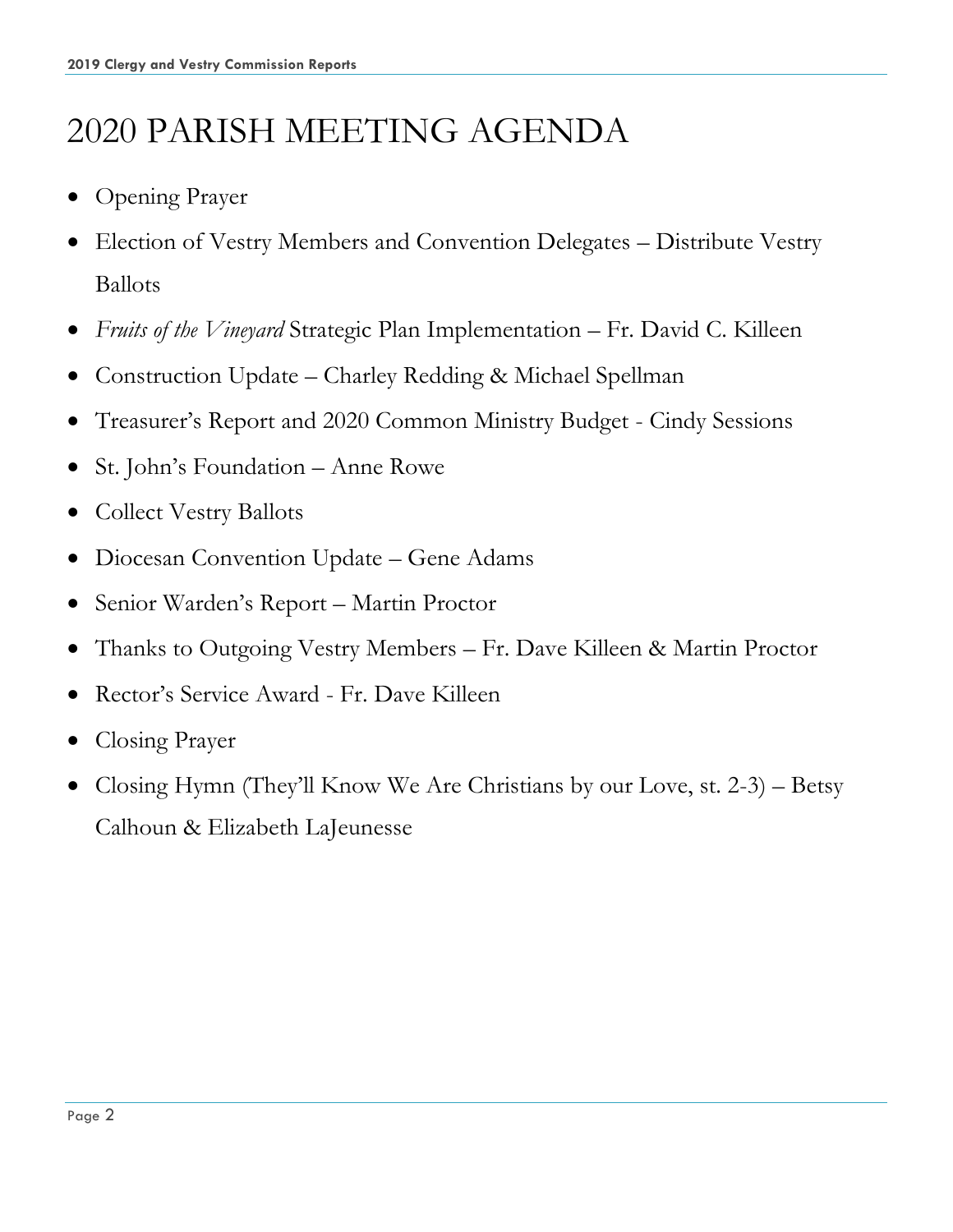# 2019 CLERGY AND VESTRY COMMISSION REPORTS

# **CLERGY REPORTS**

# **FATHER DAVE KILLEEN**

**Rector**

*(Fr. Dave's state-of-the-parish report is the topic of his sermon on the day of the Annual Meeting, February 2, 2020. The sermon will be available to download from our website, www.saint-john.org.)*

#### **MOTHER ABI MOON Associate Rector for Christian Education and Outreach**

What a year 2019 was! From the routine to the extraordinary!

Each year here at St John's we have the incredible opportunity to dig deep into our roots of faith while at the same time try new programs, and open our doors wide to those who are seeking to find a peace that passes all understanding.

Each year we baptize our newest members of the household of God, celebrate the births of new babies, say good-bye to loved ones and meet God everywhere in between.

In early 2019 we were working closely with our sisters and brother affected by Hurricane Michael and Episcopal Relief and Development, we hosted the Rev. Dr Lauren Winner for our Jewish Christian Teaching Series and the Presiding Bishop for an Evensong. It is amazing to share the joy, gifts, and talents of St. John's with so many in our greater community.

In 2019 one of my roles was seeking the best ways to offer educational offerings to the parish, inviting different speakers, resources and opportunities for people of all ages and stages to grow more deeply in their faith. From Growing in Grace to offering small group bible studies, teaching and listening have been a gift.

Partnering with amazing clergy colleagues is something I do not take for granted. I am thankful for Father Dave and Rev. Kathy and their insights and gifts for teaching, preaching and pastoral care as together we have worked as a team. St John's also has the most amazing staff, those paid and unpaid- what an amazing group of saints who love their calling and their ministries. As you know, ministry could not happen without each of you.

Sharing the joy of ministry with colleagues in the greater church has been a delight as I serve on the Advisory Board of Invite, Welcome, and Connect and also the design team of the Episcopal Youth Event (which will occur in July of 2020). I also represent St John's on the One Thousand Days of Love campaign for Episcopal Relief and Development as they raise awareness and resources for maternal and children's health globally.

Tallahassee has become home for Rob and I and it's a gift for the first time in my life to have to renew my driver's license because it will expire, not because I have moved to a new location. I am grateful for each day of god's grace that is manifested in each of you as we continue to see God's grace and mercy in all that we do.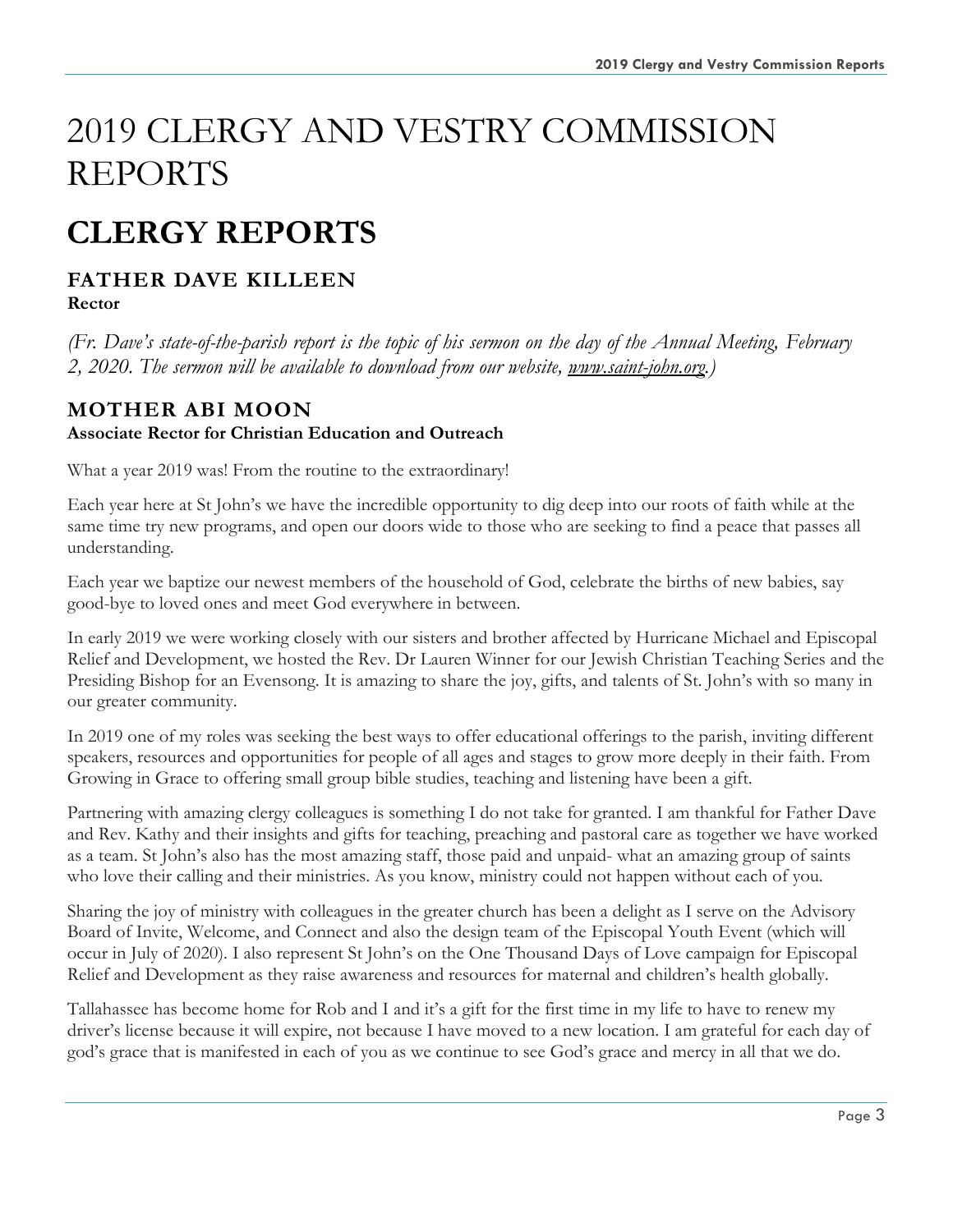# **REVEREND KATHY WALKER**

#### **Associate Rector for Pastoral Care & Parish Life Ministries**

2019 was a year of great participation in parish life. It was also a very rewarding year for the Pastoral Care Team.

As an associate rector, I am tremendously proud and excited about the experiences I had in this last year. All of them helped me to grow as a priest.

- Traveled as a clergy person to Cuba and participated in a liturgy in Spanish.
- Facilitated conversations with St. John's youth and adults during a civil rights pilgrimage to Alabama
- Became a Stephen Ministers leader
- Joined the planning team for the annual Consortium of Endowed Episcopal Parishes (CEEP) meeting
- Prepared and facilitated workshops in our Education series, including the Liturgy of the Table
- Led conversations around race and racial healing, including Telling Our Stories
- Participated in a Racial Healing conversation and pilgrimage for Province IV
- Preached on multiple occasions in addition to Sunday services
- Officiated a wedding and several funerals
- Visited the sick and homebound members of our congregation in homes, hospitals, nursing homes, etc.
- Facilitated the Walking the Mourners Path leadership class
- Convened a new group of Stephen Ministers
- Worked to create a new customary for the revised Greeters Ministry
- Oversight of the Market, which exceeded its financial goals for the year
- Oversight of Parish Weekend which was a very successful event
- Oversight of the Advent Women's Luncheon that featured a great speaker and was well attended.
- Oversight of the Blessing of the Animals service in Cascade Park

The Invite Welcome Connect Committee worked really hard this year. They were intentional about inviting folks to the Easter Egg Hunt and Invitation Sunday, as well as promoting Godparents Sunday. The Connect team was focused on inviting people to four New Members classes and two newcomers' parties during the year. The Welcome team is still working hard to bring greeters and ushers under one umbrella and training should take place early in 2020. A new customary has been created.

The Parish Life Team dedicated a great deal of time to ensuring fun times for our parishioners and visitors alike. They hosted many events and receptions to make people feel welcome. They particularly worked hard during Bishop Michael Curry's visit in February. Whether the event was large or small, I am thankful to Lynn Solomon and Andy Ashler for their planning and great attention to detail. Thank you also to Lynn for hosting the leadership of Parish Life at her home.

The entire Pastoral Care team met once during the year and had an opportunity to discuss all of the ministries they are involved in. Additionally, most of the leaders were present and explained their programs during a Wednesday night forum in September. We thank Jenny Blalock and Claire Olson for their presence and participation in all activities in 2019.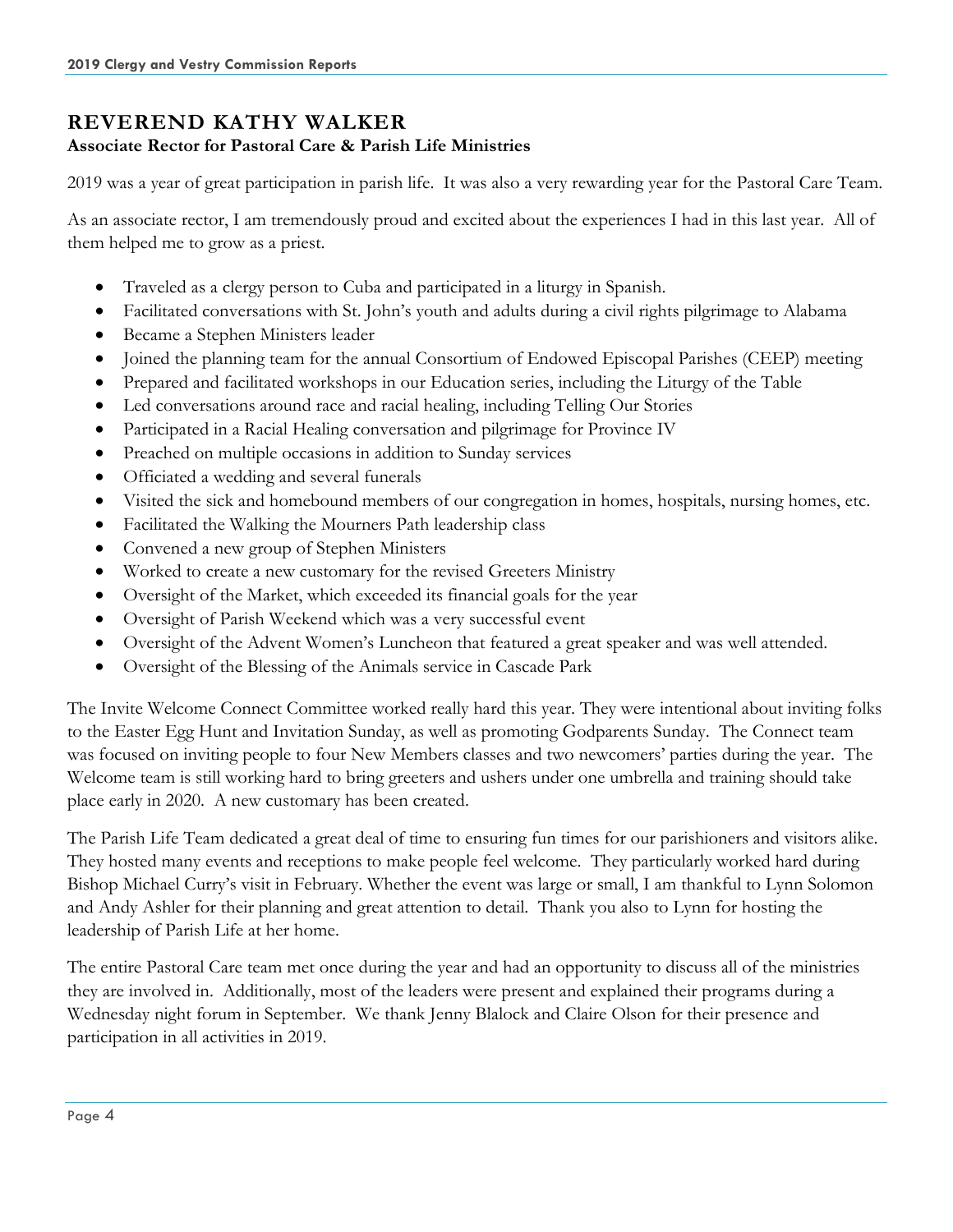# **DEACON JOE BAKKER**

The following provides a report on diaconal activities for the year 2019.

#### **PRISON MINISTRY**

Presiding Bishop Michael Curry's visit to the Wakulla Correctional Institution, in February 2019, triggered increased community interest in St. John's prison ministry. This increased interest resulted in the publishing of an article on prison reform in the *Tallahassee Democrat* and *Tampa Bay Times* newspapers. The article included St. John's prison ministry efforts.

It is noteworthy that during the year St. John's received two out of state requests to assist prisoners. St. John's also received a request from Miami.

Prison ministry efforts included:

#### *Weekly Classes*

- Weekly bible classes conducted at Jefferson Correctional Institution (JCI) in Monticello (except for second week of each month) and at Gadsden Re-entry Prison.
- Parishioner Cameron Jackson is now volunteering as a class facilitator.

#### *Eucharistic Visits*

- Eucharistic Visits were made to the Wakulla Correctional Institution and the Gadsden Re-entry Center the second Sunday of every month.
- Three Eucharistic Visits were made to JCI. We were joined by Archdeacon Jeanie Beyer for two of the visits.

#### *Mentoring*

• Weekly mentoring sessions were held with inmates at Gadsden Reentry Center.

#### *Leon County Jail Visits:*

• Prison visits were made to the Leon County Jail in response to inmates' letters to St. John's, or to recommendations by other inmates.

#### *Support for ex-prisoners*

- Assistance was provided to a growing number of ex-prisoners in their efforts to successfully re-integrate into society.
- Relationships were established with Ready4Work (Bethel Baptist Church) and the Joseph House (Roman Catholic) programs which support ex-offenders.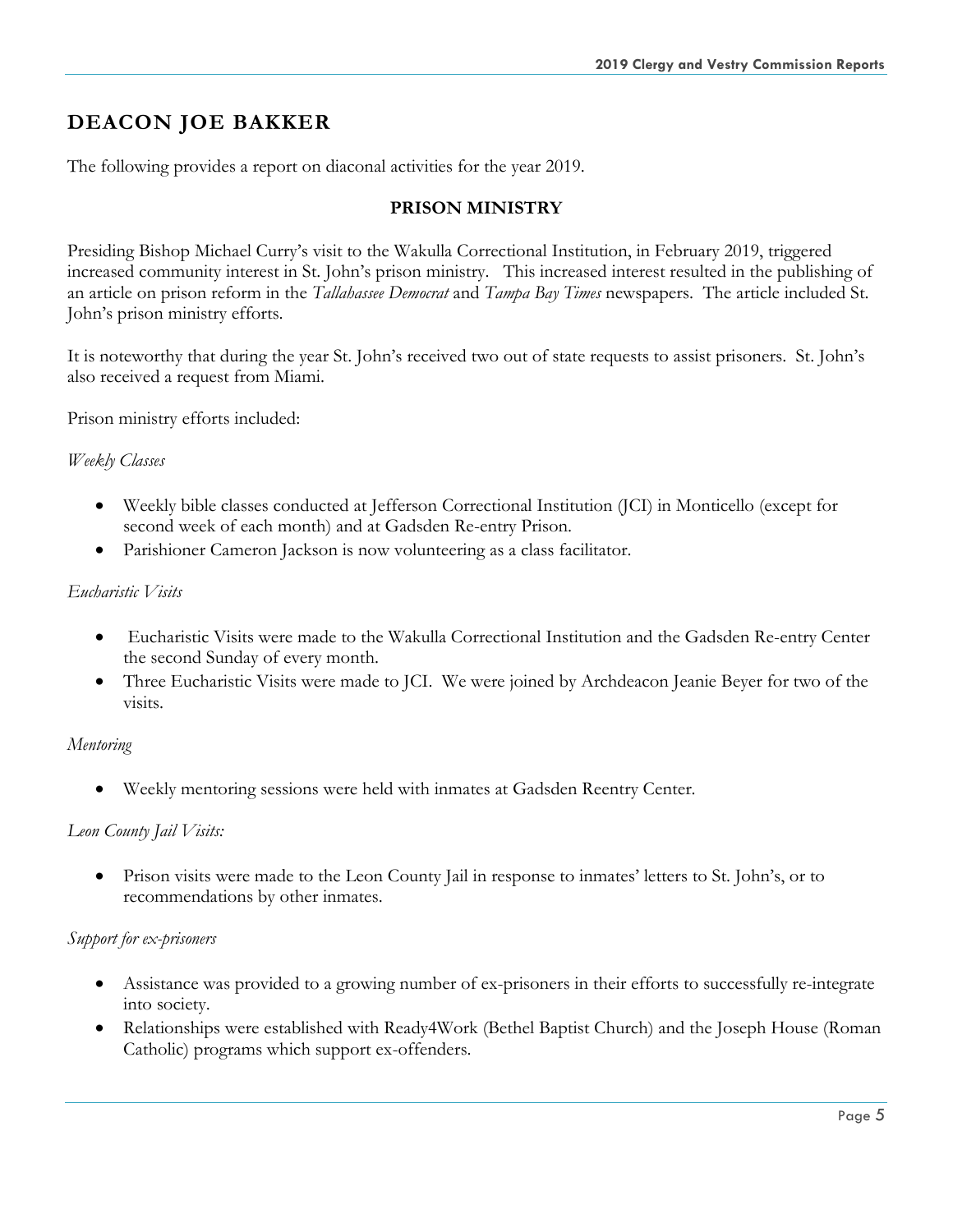#### **PASTORAL CARE**

*Eucharistic Visits and Pastoral Care Visits*:

• Parishioners who were hospitalized, homebound, and care-facility bound were visited as requested.

#### **LITURGY**

• Liturgical duties were performed on Sundays and weekdays as scheduled and as requested.

#### **GENERAL**

- Weekly staff meetings were attended.
- Sessions were facilitated in the "New Members" and "Growing in Grace" classes.
- Donations of knitting wool, office supplies, and Christian DVDs were made to the prisons.
- Letter writing to inmates was done in response to letters received.

My third year as a Deacon at St. John's has been quite fulfilling. By God's grace, the experiences of the year have strengthened my faith and my commitment to love and serve Christ in the world.

#### **MARTIN PROCTOR Senior Warden**

*(A verbal presentation will be given during the 2020 Annual Parish Meeting.*)

# **FRUITS OF THE VINEYARD STRATEGIC PLAN IMPLEMENTATION 2019-2023 Co-Chairs: Kathy Bye/Susan Shelton**



#### GROWING OUR FAITH COMMUNITY

- Godparent Sunday in June to help reconnect godparents to their godchildren and the St. John's community
- OLLI offerings at St. John's
- Beat Week where 75% of youth were not current parishioners
- Increased bible study opportunities to broaden bible education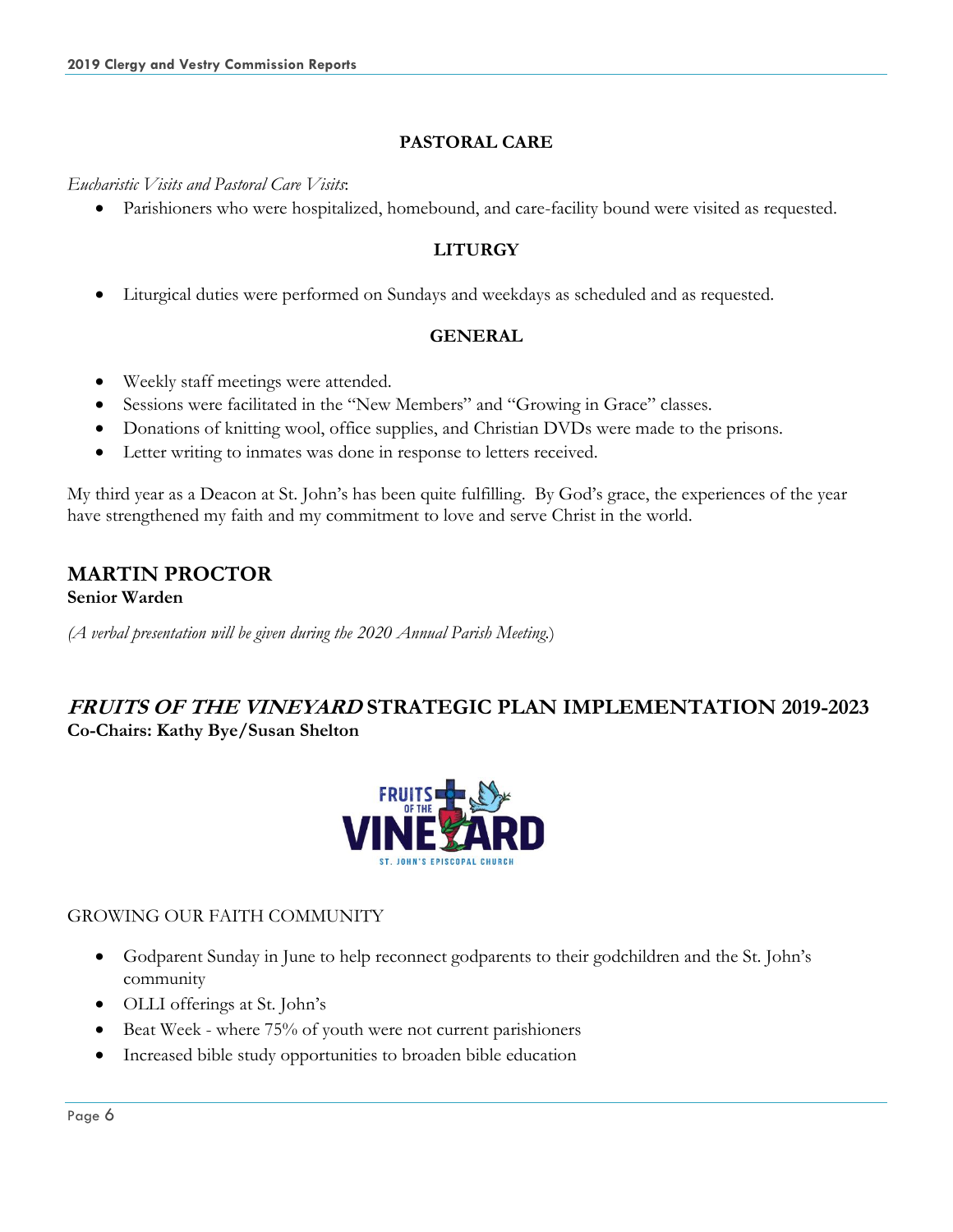• Increased use of technology to engage and connect parishioners and the broader community- upcoming events, pictures and videos of events on all forms of social media

#### GROWING IN SPIRITUAL DEPTH AND OUTREACH

- Approved an educational offering to parents of LGBTQ+ youth to be held Spring 2020
- Expanded the existing mentor program at Riley Elementary School beginning with mentor training presentation in August.
- Engaged with historically black congregations to deepen collaboration and partnerships, including the Civil Rights Pilgrimage, the Clergy Interfaith Council, and partnering with St. Michaels & All Angels
- Expanded adult education small groups with a full lineup of diverse offerings, including Books & Beliefs and a faithful writers series on poetry.

#### GROWING IN RESOURCES

• Planning begun on conducting a spiritual gift assessment to identify time and talent resources

#### MORE FOR 2020:

- Increase our outreach to Growing in Grace participants and new members.
- Live stream video feeds of services and improvement of sound system to be more inclusive to those who cannot physically attend services or may be contemplating attending.
- Cleaning & Greening—days of service prior to Easter and Advent to support our custodial staff before major celebrations on the Church calendar.
- Continue projects that grew and were successful in 2019, including Yoga, BEAT Week, and "A Full Summer"
- Increased visibility of church activities through Facebook and Instagram! Events and programs updated to inform both parishioners and the general public of all the activities happening on our campus.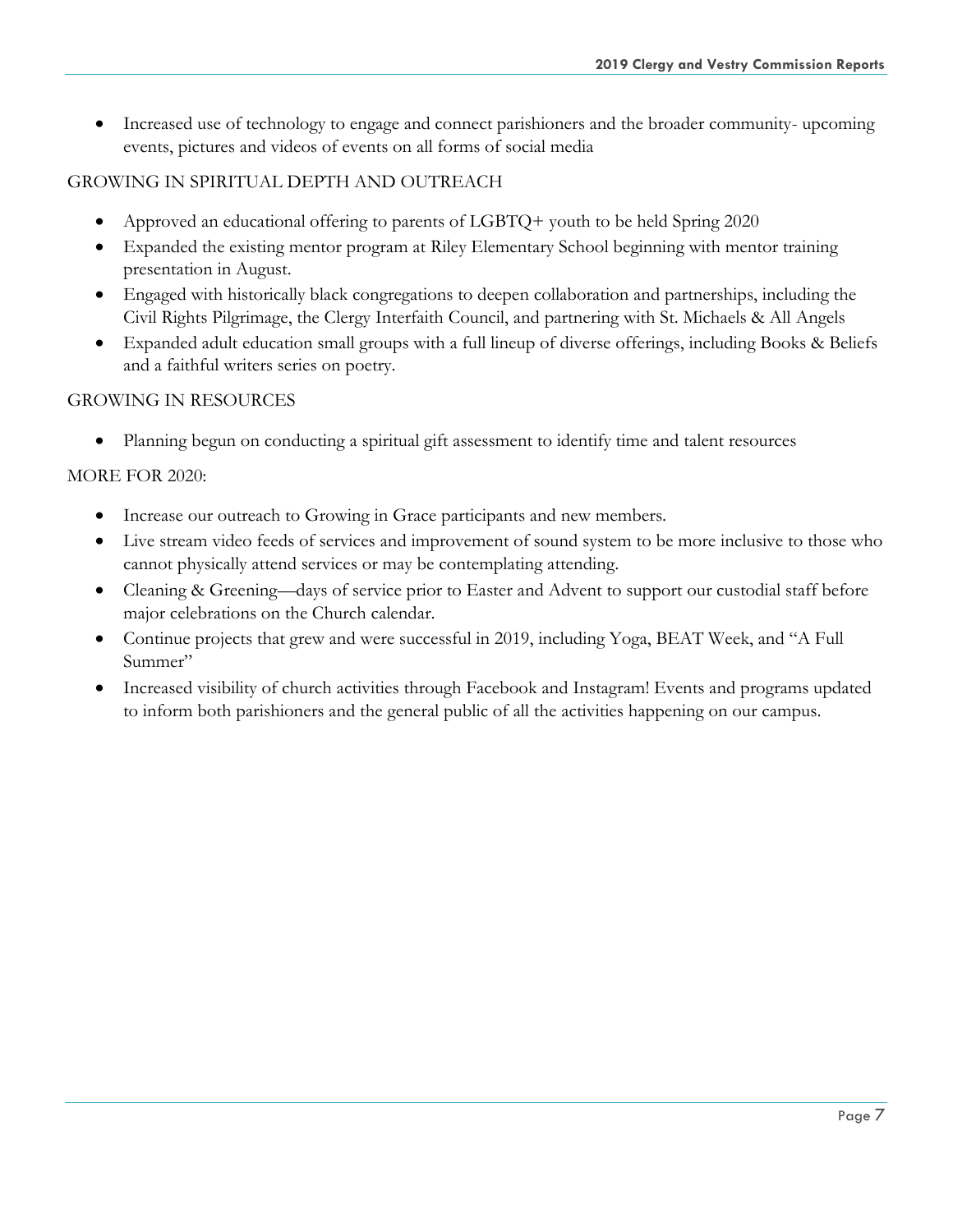# **VESTRY CHAIR REPORTS**

# **ADULT EDUCATION/SPIRITUAL FORMATION COMMISSION Vestry Co-Chairs: Whitney Langston/Skip Foster**

Adult Education programs exist at St. John's to help members and those seeking to be members to explore the Episcopal tradition, deepen their faith, and provide opportunities for learning about how we as people of faith can be a part of the larger community. St John's education program does this through traditional Sunday morning large group forums, Wednesday evening forums and also small group gatherings from Bible Studies to life application classes.

In 2019 we hosted 47 Sunday forums in Alfriend Hall and we offered 6 small group studies on various topics on Sunday mornings. On Wednesday evenings we offered 18 different large group forums in Alfriend Hall and several small group studies. We continue to offer three bible studies on Thursday at various hours of the days and those attendance numbers vary from 25 to a smaller group of 5-10 depending on the time of day and group.

We continue to annually offer Growing in Grace Class, our adult confirmation class that all are invited to participate in for spiritual growth- our graduating class last year graduated over 25 individuals who took time each Sunday afternoon to seek who God is in their lives and how they can continue in their faith journey. We are grateful for our 6 small group leaders and the clergy for teaching classes and making that journey with the members of St. John's.

In January, St. John's co-sponsored the Jewish Christian teaching series with Temple Israel that hosted the Rev. Dr. Lauren Winner to speak on biblical imagery, these lectures were strongly attended on both nights. St John's also offers three opportunity for the Education for Ministry class to be taken, this is a unique aspect of St. John's. First, to have enough interest to generate three classes and secondly, that we have 6 mentors to facilitate the classes, we are so grateful for this program and those mentors.

The Daughters of the King at St John's continue to meet monthly and they continue to hold the parish in their prayers along with orchestrate the Lenten Prayer Partners program and the Gethsemane Watch, we are deeply grateful for their presence and prayerfulness.

Our Men's group continues to meet on Tuesday mornings, they meet, eat, and solve all the worlds' problems. Just ask Tim Cross for more information.

We continue to have two contemplative spirituality groups that meet for quiet prayer. We are grateful for Lynn Bannister and Nancy Bechard for their leadership in these programs.

In the fall we started two new offerings. The first offering was on Sunday mornings and called our *Explore St. John's* Class offered a clergy led small group gathering for those seeking more information about the Episcopal tradition and St John's. We also offered a *Books and Belief* Class where clergy spoke about a book of their choice. These were monthly in the fall and attended by a small group of curious students each time.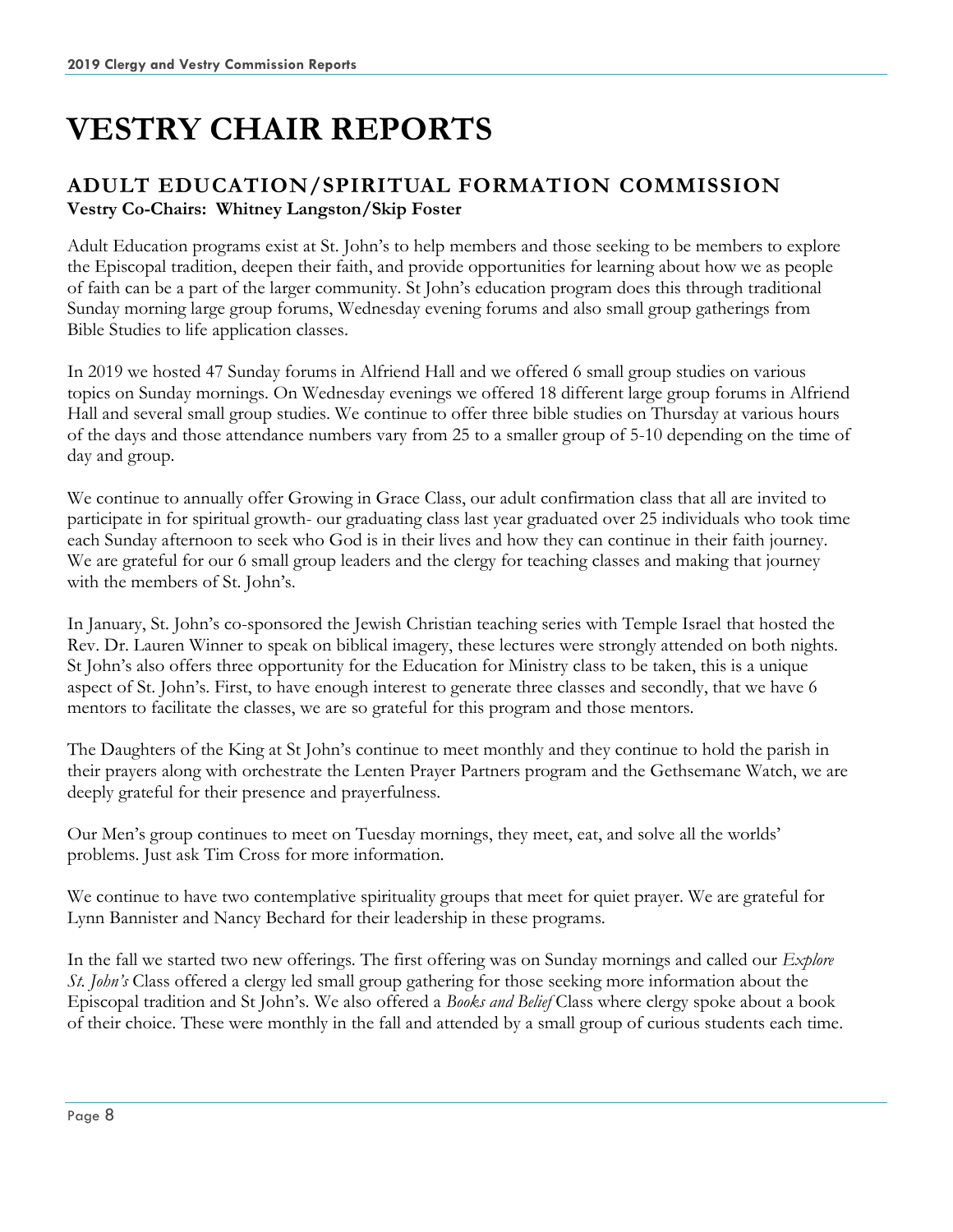# **CHILDREN AND FAMILY MINISTRIES COMMISSION Vestry Chair: Shelby Augustyniak**

2019 was a good year for the children of our church. SO many fun opportunities were available for them to be involved each month. Here is a quick recap of each:

We started the year with a Children's Chapel team of five parents and even more children attending during the 9:00am service. It's wonderful to see this team expand. The Epiphany Pageant in January was attended by 20 kids, lots of family and Mandy has ideas on how to make this an even more "inviteable" event in 2020. Lenten Activities were full in 2019 for our children. The Easter Egg Hunt was a huge success with 158 adults and 78 children. Baptisms at Easter Vigil included three children (and three adults). April included a thank you dinner for all Sunday School teachers.

Summer didn't slow us down. Our first Godparent Sunday was held on June 9, 2019. From the Vestry baby pictures, to coffee cake and doughnuts, to name tags telling the parish who our Godparent visitors were, the day was a hit! Babies were also baptized this same Sunday making our attendance high for this first month of summer. Sunday Funday replaced Sunday School two Sundays from 9:00-9:45am before service at 10:00am. Vacation Bible School (VBS) had 50 children attend.

August and September included "Bach to School" service, which was well attended. 200 back to school tags were distributed and the pool party for pre-school through fifth grade was a hit with 30 people in attendance. Club 45 had 10 children attend with a low-key back to school party. On August 25, Sunday School teachers were commissioned complete with a brunch retreat and all but five teachers attended. The Blue Grass Mass was also a big success and our lady bug theme was enjoyed even if the children's activities were somewhat rained out and moved to the breezeways from the courtyard.

October and November included four children attending Parish Weekend and five in Club 45 activities. Super weekend for all our families and the children are already asking when they can go again! Club 45 participated in flower delivery on October 27, 2019.

We ended 2019 with a packed Advent full of fun activities for the kiddos including Advent Candle Lighting (we had 11 families participate), Advent Wreath-making (20 kits used), Christmas Caroling (40 people went, we visited 10 homes/rooms) and the 1pm Christmas Eve Service where attendance went up by 50 this year! The Posada was introduced this year and Mary and Joseph traveled to 24 homes of children, and was seemed to be enjoyed by all.

# **COMMUNICATIONS Vestry Chair: Skip Foster**

In the last year, the Communications Commission has provided support to all commissions and ministry areas listed below. This includes visioning, event coordination, technical support, graphics generation, production of promotional flyers, social media posting and engagement, written internal communications, email marketing, media relations, and community relations.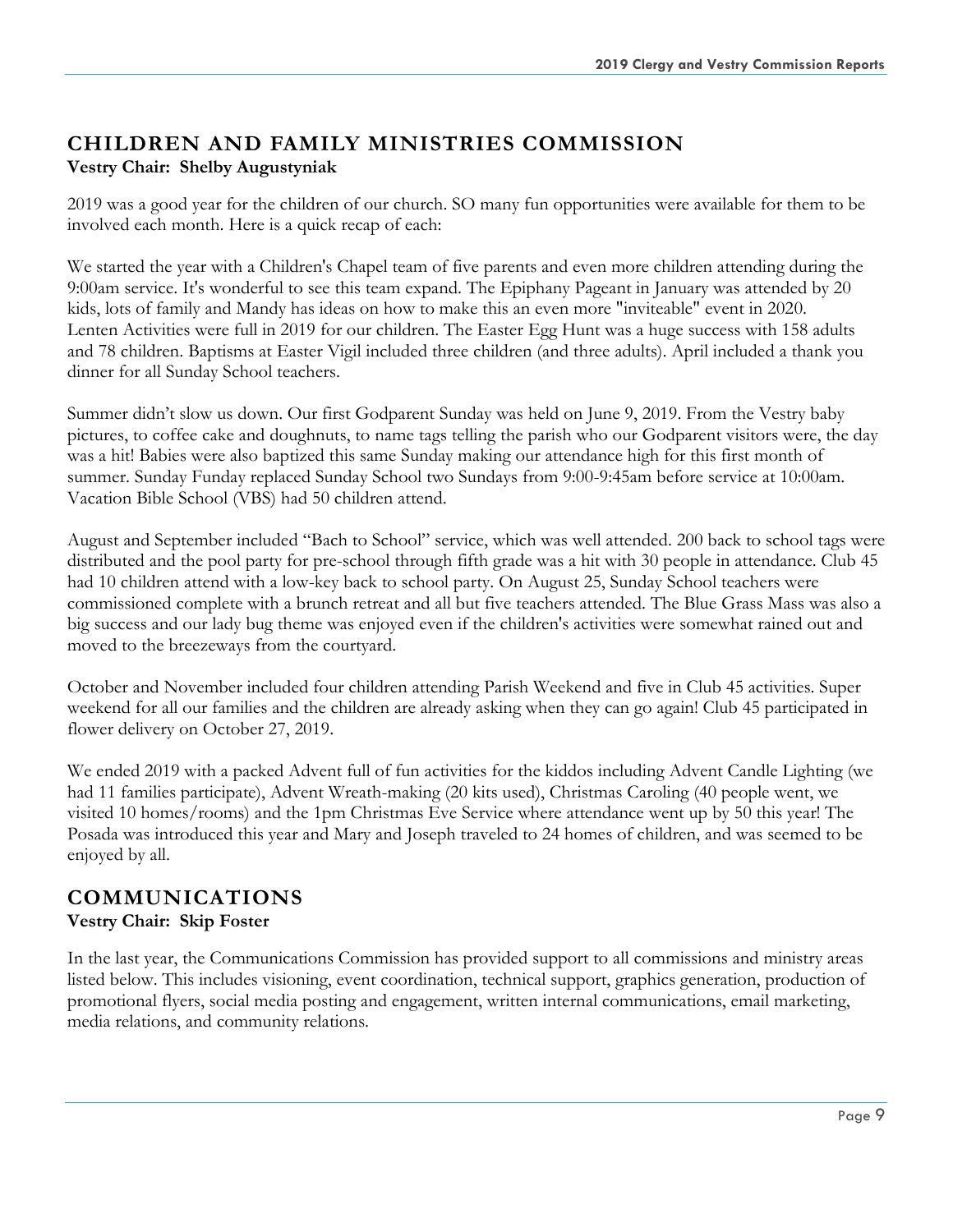- Adult Education/Spiritual Formation
- Children's & Families
- Parish Life
- Pastoral Care
- Property (incl Bookstore & Cafe)
- St. John's Foundation
- Stewardship/Finance
- Worship & Music

#### **Summary of Major Projects:**

- Bishop Curry's Visit\*\*\*\*
- Historic Preservation\*\*\*
- Lent, Holy Week and Easter\*\*
- *For All the Saints* Construction\*\*
- Same-Gender Marriage Consultation
- Book & Gift Store Sale
- Parish Weekend
- Blessing of the Animals\*\*
- St. John's Market\*\*\*
- Stewardship (incl. promotional video)
- Logo & Website Redevelopment
- Faith-Based Programs State Prisons\*\*
- Bell Ringing 49 Bells, etc.\*\*
- Book & Gift Store Grand Opening
- Civil Rights/Comm. Remembrance\*

#### \***Media Placements** *(the number of asterisks denotes the number of media placements in 2019)*

#### **Overall Communications Notes:**

- Q1 Highlights: Enhanced the *Chimes*, redesigned the eChimes
- Q2 Highlights: Produced Annual Report/Magazine
- Q3 Highlights: Formed a Communications Advisory Committee
- Q4 Highlights: Began website redevelopment and church logo refresh

#### **Social Media Notes:**

20% growth in Facebook page following (1,044 to 1,313 likes in 12 months) 56% growth in Instagram following (186 to 425 followers in 12 months) Facebook page created for Lively Café Instagram page created for Book & Gift Store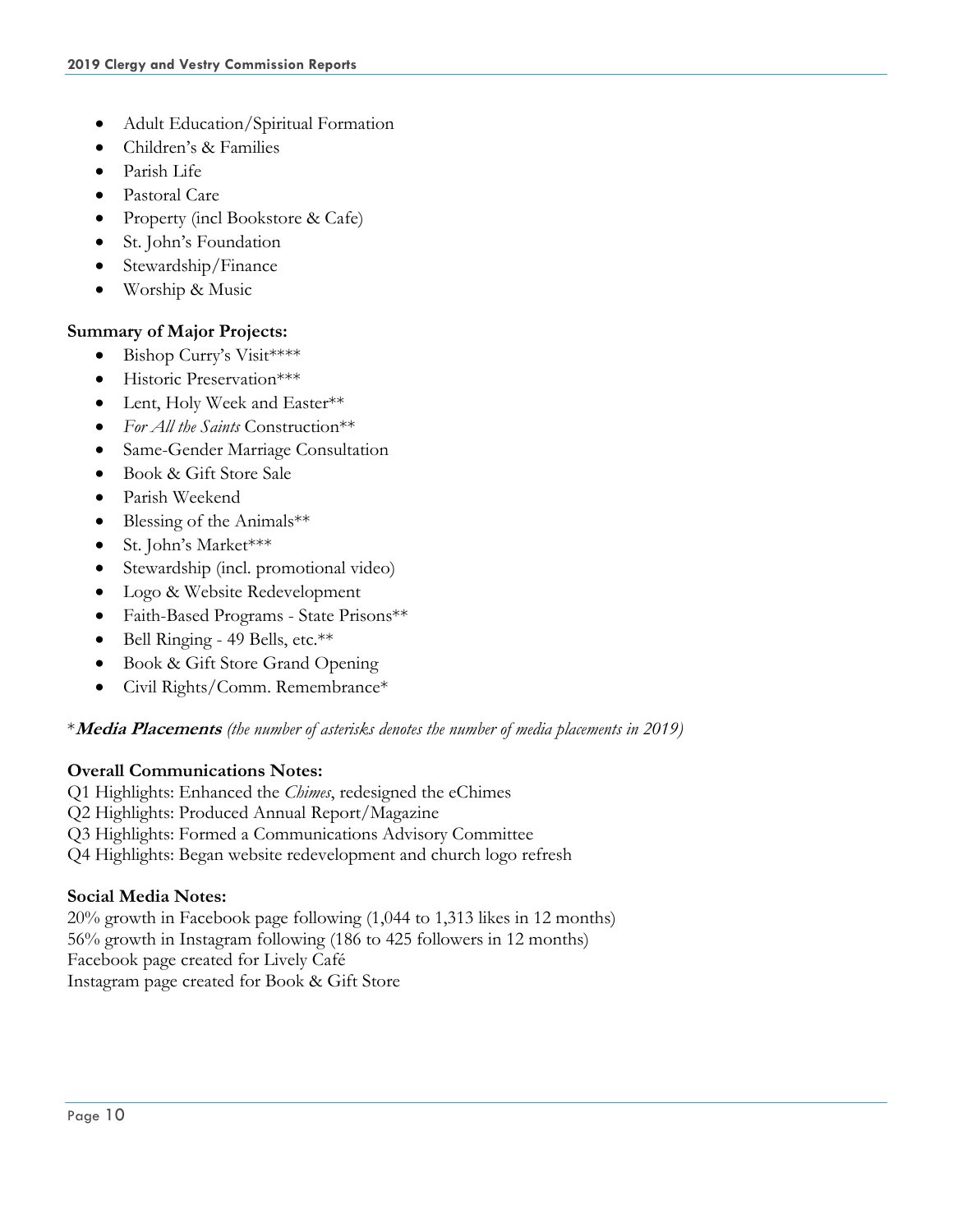# **LIVELY CAFÉ Report compiled by Lynn Soloman and Fran Doxsee**

The Lively Café continues to enjoy robust business during lunch, serving an average of 125 customers per day. This includes an average of 10-20 Leon High School students during the school year.

In addition to providing a fast, delicious and affordable lunch to the community, Culinary Director Fran Doxsee also provides meals prior to scheduled Wednesday night forums as well as food for Parish wide special events throughout the year. St. John's welcomed Bishop Curry who preached on Feb. 4 with a reception in Alfriend Hall. The Parish Dinner was held Sept. 22. During the St. John's Market, the Café provides lunch for purchase by volunteers and market shoppers. Thanksgiving Dinner was held following the service on Nov. 26, giving parishioners the opportunity to invite those without plans for a turkey dinner. Funeral receptions are held throughout the year with food provided by Fran and the funeral reception committee. In support of the Parish Life Reception Committee, the café provides certain food items for Easter receptions and others throughout the year.

Much organizing of serving pieces and improvements to storage spaces were made this year. The storage room on the east end of Alfriend Hall was overhauled making stage retrieval and event set up more efficient. Seasonal table decorations have been organized into the former Godly Play space.

In the kitchen, issues with water heating, the pass-through refrigerator, freezer insulation, coffee maker and ice machine were addressed and resolved. An age inventory has been done of all the kitchen appliances to help with planning and budgeting. As she does each fall, Fran adjusted prices and menu items to keep pace with rising food cost.

The café has instituted a "no straw" policy which has been accepted by patrons. Ways to reduce the carbon footprint of the café are constantly being evaluated.

The cafe depends on a staff of 30 dedicated volunteers whose donations of time and talent are much appreciated.

# **MUSIC AND WORSHIP**

**Vestry Chair: Alex Boler**

#### **Music Ministries – Betsy Calhoun, Mike Norris, Elizabeth LaJeunesse Music Staff, Volunteers & Choirs**

• The music ministries are led by Director Betsy Calhoun, Organist Elizabeth LaJeunesse, and Coordinator Mike Norris. Sarah Barfield is the Sacred Music Intern, Bella Stoddard is externship volunteer. There are 15 staff singers in the adult and compline choirs. Additionally, several volunteers help with vestments and the choral library.

• 51 adult choir members; 3 senior choristers; 11 junior choristers; and 16 compline singers.

#### **Tower Bells**

• Rang in 2019 for Sunday services, weddings, funerals, winter festival parade, springtime parade, Pulse nightclub memorial, & marathon race.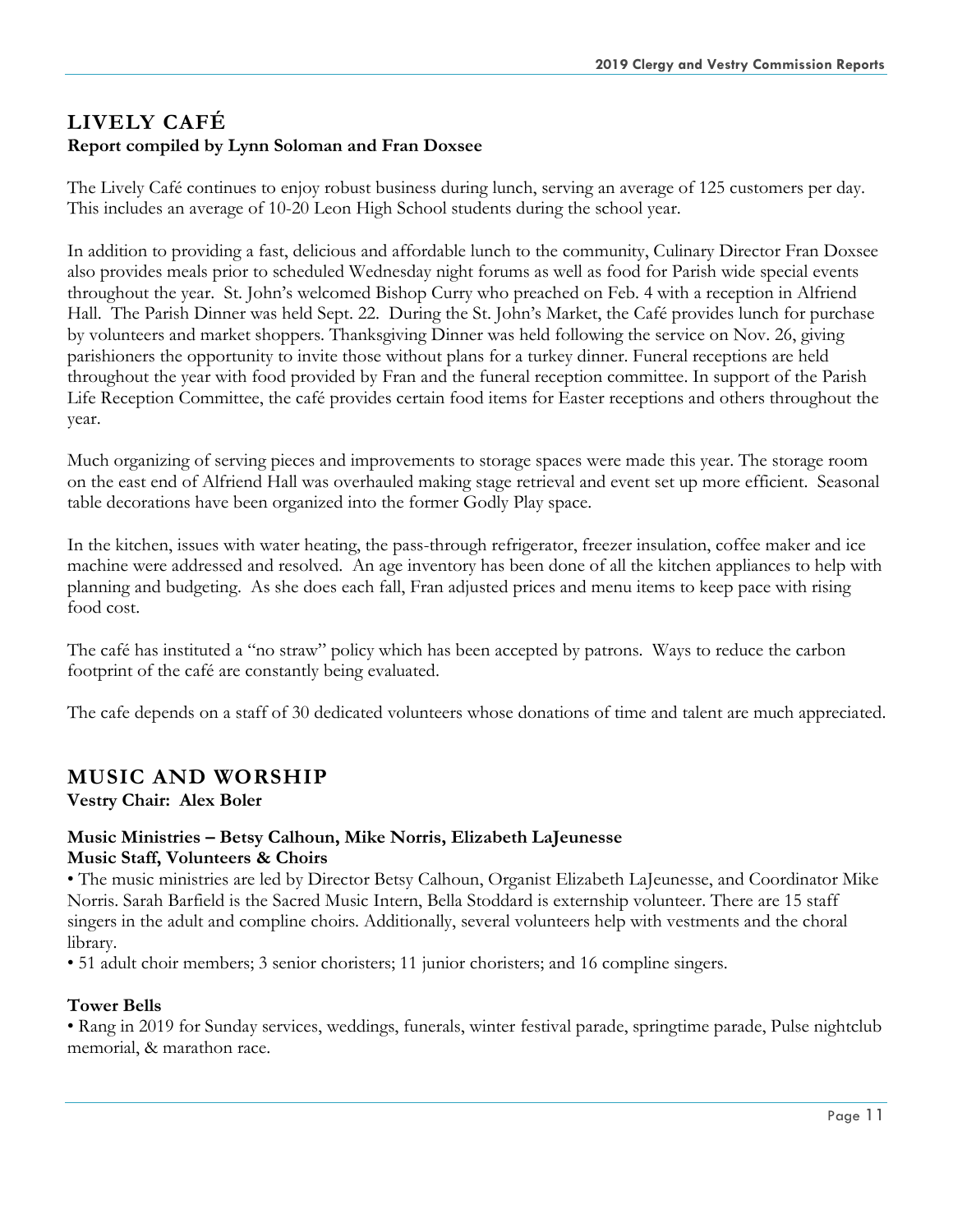• 5 noon concerts and tours in October (the May series was cancelled in 2019 due to construction).

#### **Special Concerts/Events**

• In 2019, hosted 3 FSU student recitals, plus the Annual Organ Spooktacular Concert.

#### **Summer Music Camp**

• Fourth annual camp took place in June, and had 25 children attending, 5 music staff, 12 youth & adult volunteers, and 5 professional musicians.

#### **Tallahassee Bach Parley**

- Hosted 4 concerts in 2019, plus a performance at the "Bach to School" service.
- The String Academy had 6 faculty for 100 students

#### **Flower Guild – Mahaska Whitley**

• When donations are made for dedications, flowers are placed on the altars in the church and chapel (otherwise, fresh greens or plants are arranged). The cost of altar flowers stays low: \$75/church or \$50/chapel. The funds cover flowers and all supplies.

• Currently, thirty-plus members, and growing. Cricket Mannheimer has agreed to co-chair the flower Guild in 2020.

#### **Greeters – Alex Boler & Corrina Strayer**

• The old Usher and Greeter ministries have been fully merged into the new Greeter ministry. Not only taking on the new name, but scheduling and coordination has all been integrated. We are finalizing edits to our customary, and are expecting to hold training sessions in early 2020.

#### **Altar Guild – Angela Wylie**

• In 2019, Angela Wylie became Altar Guild Director, and will continue in 2020.

• The linen team has grown to 15 members, with 1-2 members handling the care of all linens for one month each year. In 2020, we hope to bring the size of each team to at least six members, and recruit a coordinator for funerals. Eight Altar Guild members have joined a rotation to cover Compline services.

• A few projects that for the coming months include laundering, repairing, and replacing vestments for EMs/Lectors/Vergers. We are also looking into repairing several vessels and purchasing new sets of equipment and candles.

#### **Acolytes – Caroline Allen**

• There are presently 47 acolytes on the roster, and 13 were new additions within the last year. Regular Wednesday afternoon trainings for acolytes started in 2019.

#### **Youth Lectors – Beth Dumond, Cheryl Bakker**

• This is Beth Dumond's last year coordinating the Youth Lectors, and Cheryl Bakker will be moving on from her training role.

• Presently, youth are only reading at the 9 AM service, due to limited volunteers for 11:15.

#### **EMs & Vergers – Michael Spellman**

• Many new vergers and EMs were trained and started serving in 2019.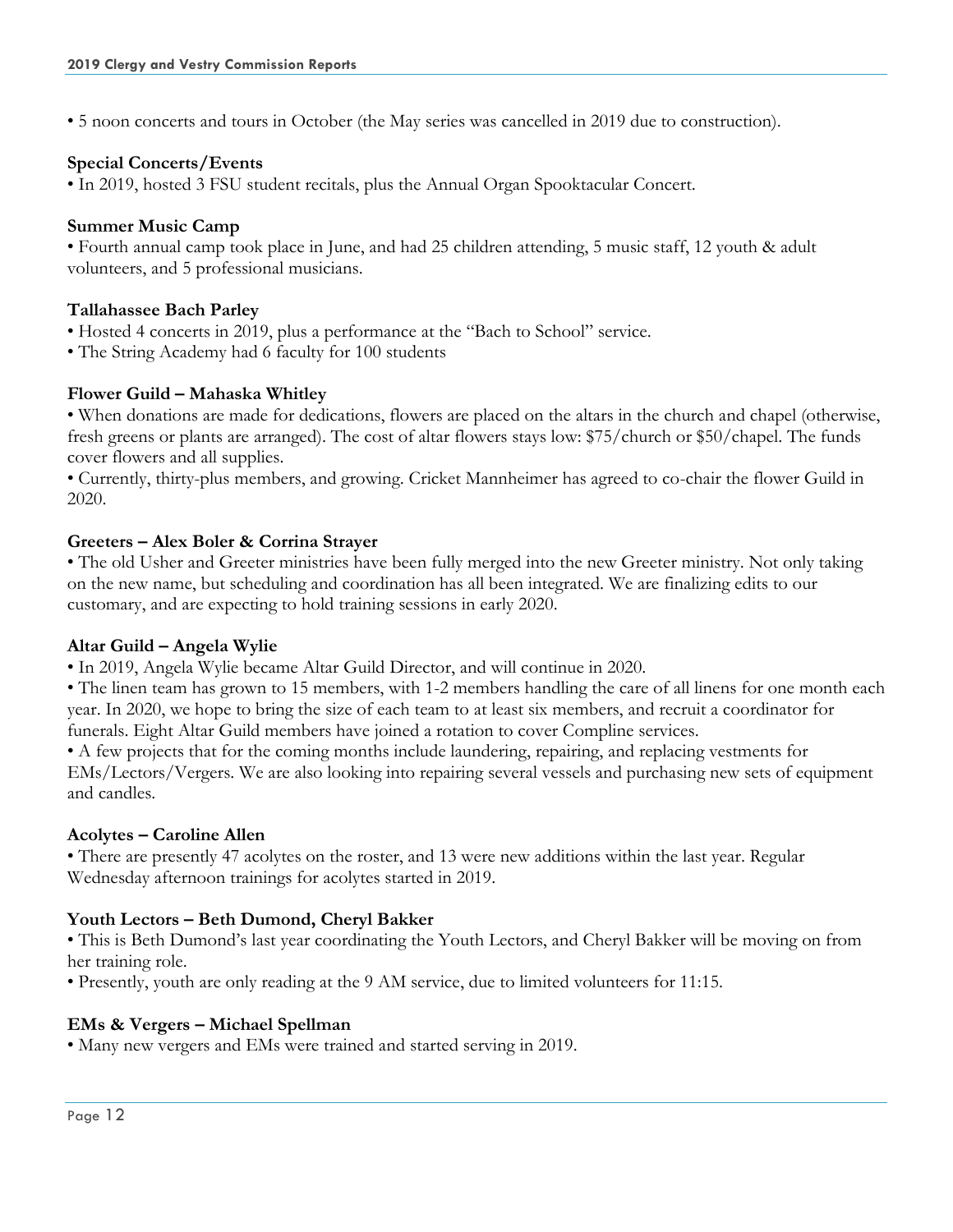# **OUTREACH MINISTRIES**

#### **Vestry Co-Chairs: Tim Cross/Shelby Augustyniak**

**The Outreach Commission** has an amazing motivator in Mother Abi who puts time, effort, energy and enthusiasm into a group of nearly 20 commissions and *ad hoc* groups, each of which is chaired by an inspired leader who recruits dedicated parishioners of St. John's to work and spend their time and resources for a broad range of outreach activities. As Co-chairs, Shelby and I have been amazed at the vast numbers of people involved and the hours of time dedicated to a very broad range of activities.

#### *Commissions and ad hoc groups include:*

**Do Justice, Grace Mission, Big Bend Habitat for Humanity, Big Bend Hospice, Bach Parley, Prison Ministry, Compass Rose, Integrity, Second Harvest, The Kearney Center, Mentoring/Lend a Hand, A Full Summer, Ruge Hall at FSU, Brooks Society of St. Michael's and All Angels at FAMU, Elder Care Services, Episcopal Relief and Development, Food Insecurity Group, St. John's Youth Mission Team!**

#### *Some of the highlights from this past year:*

- **Civil Right's Pilgrimages to Montgomery, Alabama**  There were actually several trips. One of them was in conjunction with a group from St. Michael's and All Angels, another was led by Debbie Gibson and yet another was in conjunction with the St. John's Choir visiting Montgomery to sing at St. John's in Montgomery.
- **A Missionary trip to San Pedro, Apostal in Zorrilla, Cuba,** our companion church under the strained political situation in the Gulf. They serviced three Living Waters Projects in Zorrilla, Cuatro Esquinas celebrating 6 years of continuous clean water and in Los Arabo celebrating 5 years of clean water for the villagers.
- A committee was formed on **"Respecting the Dignity of all Human Beings"** to create a resource for the Parish - words that would help guide folks how to greet and best assist those who are in need on our doorstep. Following the hard work and multiple iterations, Lisa Council and colleagues generated an excellent document that is being printed for use by our greeters and parishioners.
- For next year, St. John's has agreed to an exploratory partnership through our Do Justice ministry with **Direct Action & Research Training center (DART)** through our Do Justice program. DART is grounded in a scriptural mandate to strengthen and coordinate congregational based justice ministry organizations across racial, economic and political to solve broad problems facing a city community. DART is in its 36<sup>th</sup> year.
- To cap off the year, from the very successful Market proceeds, \$20,100 (half of the Market proceeds) were awarded to applications from local charitable organizations: **Ability First, Alzheimer's Project, Bach Parley, Big Bend Habitat, Big Bend Hospice, Cuba Mission, Elder Care Services, Grace Mission, Kearney Center, Mentoring, Second Harvest, St. Michael's & All Angels, The Senior Center.**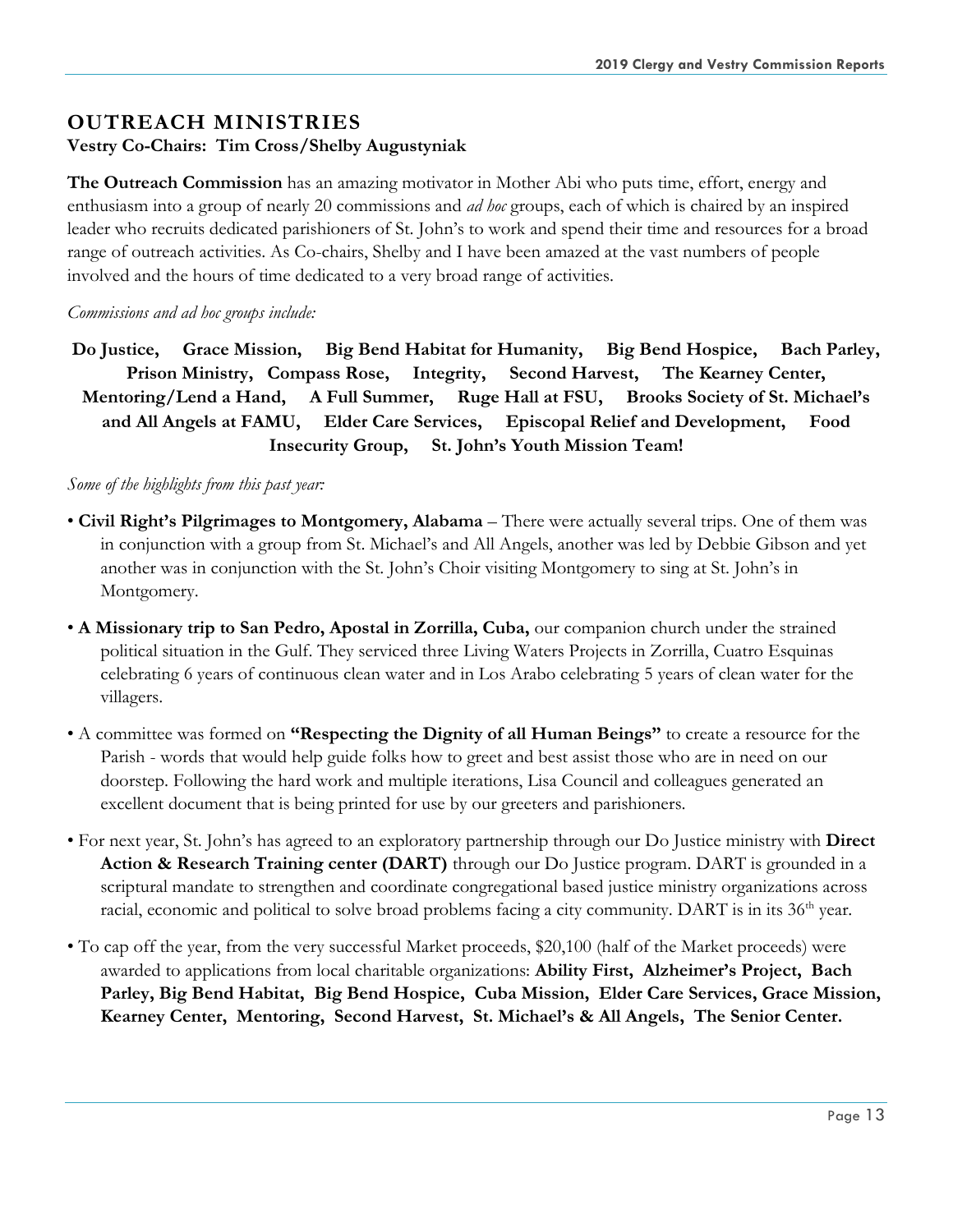# **PARISH LIFE Vestry Co-Chairs: Andy Ashler/Lynn Soloman**

This year was a continuation of the strong tradition of celebratory fellowship at St. John's and a robust collection of activities under Parish Life.

#### Hospitality – Current Lay Minister(s): Andy Ashler and Lynn Solomon

There were fantastic receptions following our four major holiday services for Easter and our Advent Lessons and Carols services. We continue to grow our pool of dedicated parishioners who volunteer their time and talent to our social events throughout the year. We collaborated with other ministries including the Flower Ministry and appreciate the partnership with Fran Doxsee and the Lively Café for these events.

#### Foyers Groups – Current Lay Minister(s): Alex Boler

Foyers had a great 2019 with over 50 participants, and approximately 20 separate dinner meetings across the several groups. These dinners took place mostly at congregants' homes, but also included a few trips to local restaurants. We are looking forward to a great 2020, and are currently recruiting participants and assigning groups. The dinner meetings are without any agenda, and the goal is to create connections amongst congregants, and enjoy visiting with each other.

#### St. John's Prime-Timers United for Dining and Spirit (SPUDS) – Current Lay Minister(s): Peggy Bielby

SPUDS is a unique ministry that connects the parishioners in their 40's and 50's for fellowship and conversation. The group met quarterly in 2019 in various homes and also generously provided the funds for the Parish Dinner beer and wine reception in Eve's Garden. SPUDS is welcoming to all parishioners and plans to meet for future gatherings in 2020.

#### Young Adults Married and Single (Y.A.M.S.) – Current Lay Minister(s): John Allen

Gathering frequently for fellowship and fun, the YAMS ministry fellowshipped throughout the year. Their activities included attending the FSU Circus, meeting for a concert at Cascades Park and helping distribute food to those in need at Grace Mission's Mobile Food Pantry several times in 2019. The group is active and engaging for young singles and families.

#### Senior Adults Living Triumphantly (SALT) – Current Lay Minister(s): Linda Scott, Betty Lou Joanos and Cheryle Dodd

SALTS, our ministry that welcomes senior parishioners, had a busy time of sharing fellowship and food with each other. The ministry, hosted a guest speaker from the Emergency Management Service, toured the MagLab, organized a lunch at Alligator Point, and continue to publish their group newsletter called the *Salt Shaker*. This is a very active group of parishioners who always have a good time!

#### Invite, Welcome & Connect (IWC) – Current Lay Minister(s): Pat Garner and David Campbell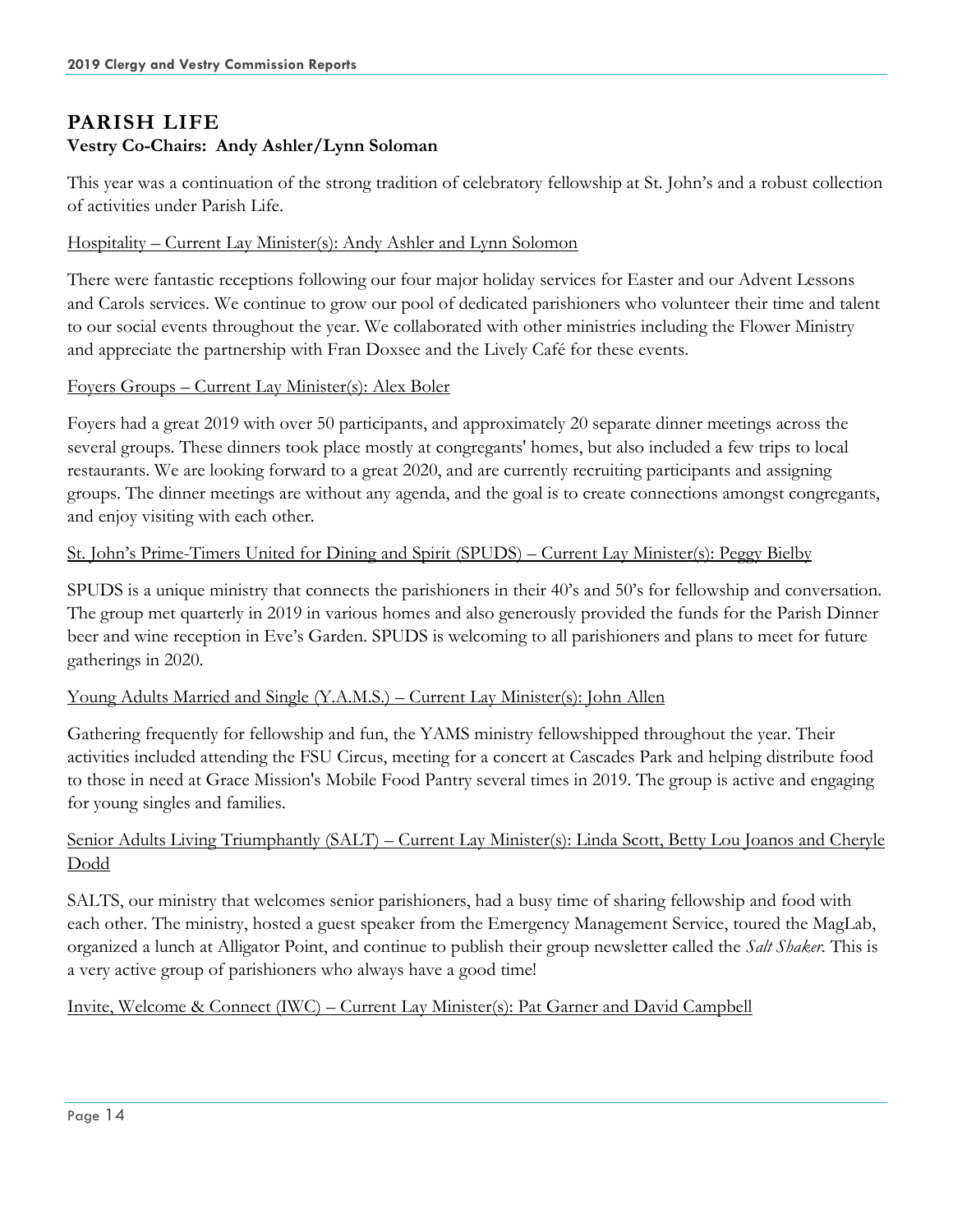2019 was an exciting year for Invite Welcome Connect. Invite added two new events of Invite Compline with attendance of 130 and Invite a Friend to Easter Egg Hunt with attendance of 157. We redesigned Ushers & Greeters to become Greeters for Campus & Church. A new training customary was completed and volunteer training is scheduled for 2020. A colorful Saint John's Summary sheet was added to the Welcome Bag as well as gift charms for children. Connect continues to provide excellent follow-up for visitors with 4 new member classes per year followed by new member socials. Growing in Grace classes continue to be filled with new members choosing to be baptized, confirmed or received in the Episcopal Church.

Our committee has 6 members on our leadership team, 4 on Invite, 46 Greeters, & 8 members on the Connect team. This is dynamic ministry of Holy Hospitality where visitors are welcomed wherever they are on their spiritual journey. We would like to give a special note of thanks to Rev. Kathy for her excellent leadership as our clergy liaison.

## **PASTORAL CARE Vestry Chair: Claire Olson/Jenny Blalock**

#### Westminster Oaks Ministry

We want to thank all the Priest that came to the Westminster Oaks to conduct the Communion Services in 2019. The residents really appreciate the opportunity to attend the services. We had a total of 732 people (including Priest and EM) attend the services in 2019; in 2018 we had 653.

#### *11:00 AM 3rd Wednesday Health Center Services*

We usually have 10-15 residents and several attendants at the services. Most are not members of the Episcopal Church but enjoy the opportunity to attend a church service in the Health Center. Linda Carter, Tony Sturges (from Holy Comforter) and I usually help with the Westminster Oaks Health Center 3<sup>rd</sup> Wednesday 11 AM services. We have had several new Priests that conducted the services this past fall.

#### *3:00 PM Chapel Communion Services each Wednesday*

St. John's "Carolers" visited many of the residents of Westminster Oaks shortly before Christmas. The residents want to thank all those that participated in the event. It really brought the Christmas Spirit to each one of them. I took a few pictures of the Carolers with the residents my group visited and provided each one with a set of pictures.

Several of the residents and the members of our Eucharistic Ministers group continue to visit Richard Gray several times a week in the Health Center. Richard is waiting for an opening is the Assisted Living Section of the Perry Center. Richard has had several serious medical problems the past couple of months but is feeling much better.

We continue to have 10-13 people at the weekly Wednesday 3:00 PM Westminster Oaks Chapel Service. Winfred Williams, Donna Virnelson, Dorothy Rumenik, Linda Carter and I take turns setting the Altar, reading the lesson, Prayers of the People, serving Communion wine, putting out the service books and cleaning up. We also provide the residents with any circulars, brochures or other printed items from the church. The weekly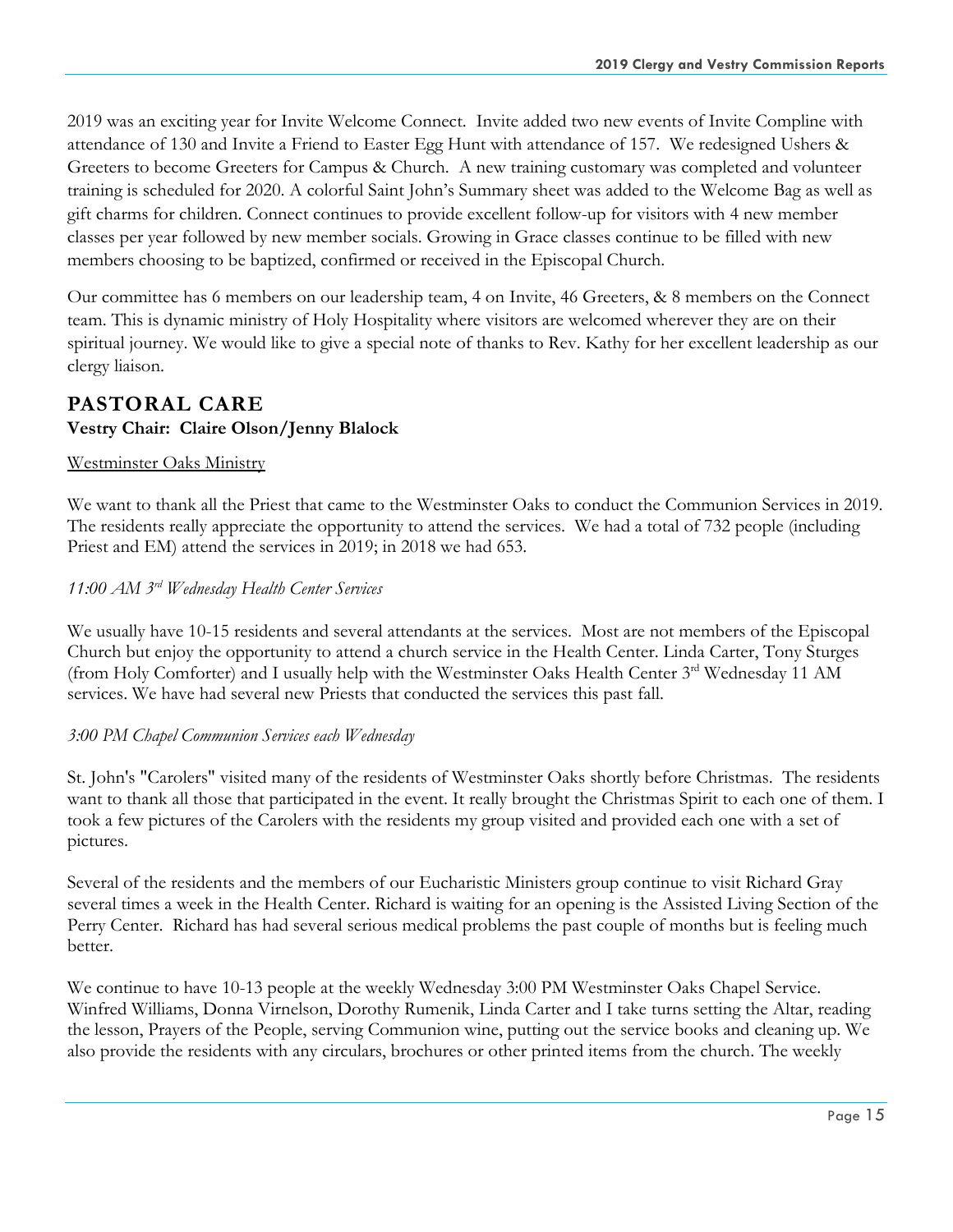Chimes for the previous Sunday is also provided and we highlight any special notices that are in the Chimes along with upcoming events.

-Phil Ashler, Linda Carter, Winfred Williams, Dorothy Rumenik, Donna Virnelson and Tony Sturges

#### Stephen Ministry

Matthew 11:28 "Come unto me all that are troubled and heavy laden and I will refresh you" Stephen Ministry continues to be a strong viable Pastoral Care Segment at St John's. This Ministry provides one on one trusting, confidential and faithful support to those a experiencing grief. This year, along with sending Rev Kathy to a Stephen Minister Leadership Training course in St Louis, we at St John's trained seven Parishioners to become new Stephen Ministers. These folks went through a 50-hour training session and were commissioned on January 12th to begin their journey with our current Stephen Ministers in giving Spiritual Care to those experiencing obstacles in their life's.

-Cricket Mannheimer

#### Angel Food Ministry

I took over as chair of the committee mid-year. With that being said, during the summer we provided meals for 2 church members who were dealing with some health issues. We provided 3 meals a week for 3 weeks for each. In the late fall, we provided 2 meals for a family after the death of a loved one. We ended the year 2019 with a request to provide a meal once a week for 6 weeks as a member was going through cancer treatments. We've had two requests for volunteers in the last 8 months. In the summer, we sought volunteers through announcements in the Chimes and later in the fall we had quite a few volunteers sign up at the Ministry Fair. We are hoping that many hands will lighten the load. We've also mainstreamed the volunteer sign up for meals utilizing the Take Them A Meal website.

-Lisa Askins

#### Knit Together

The knitters are always busy getting items ready for Market Days plus keeping up with prayer shawl, lap robes, and baptismal cloths. We have a small group of ladies and are always looking for new members. Stop by any Tuesday you are free - to meet us and have coffee and a treat.

- Laurel Alexander

#### Eucharistic Visitor Ministry

During "The Period January 01, 2019 – December 31, 2019" the 11 licensed Eucharistic Visitors (EV's) visited 25 different recipients and administered 81 communions. At least two EV's are scheduled each Sunday to make these visits to recipients who are determined by clergy. The visits are made to homes, hospitals, nursing homes, adult living facilities, and hospice facilities. Listed below is a breakdown of the monthly visits.

| Month   | Recipients | <b>Visits</b> |  |  |
|---------|------------|---------------|--|--|
| January |            |               |  |  |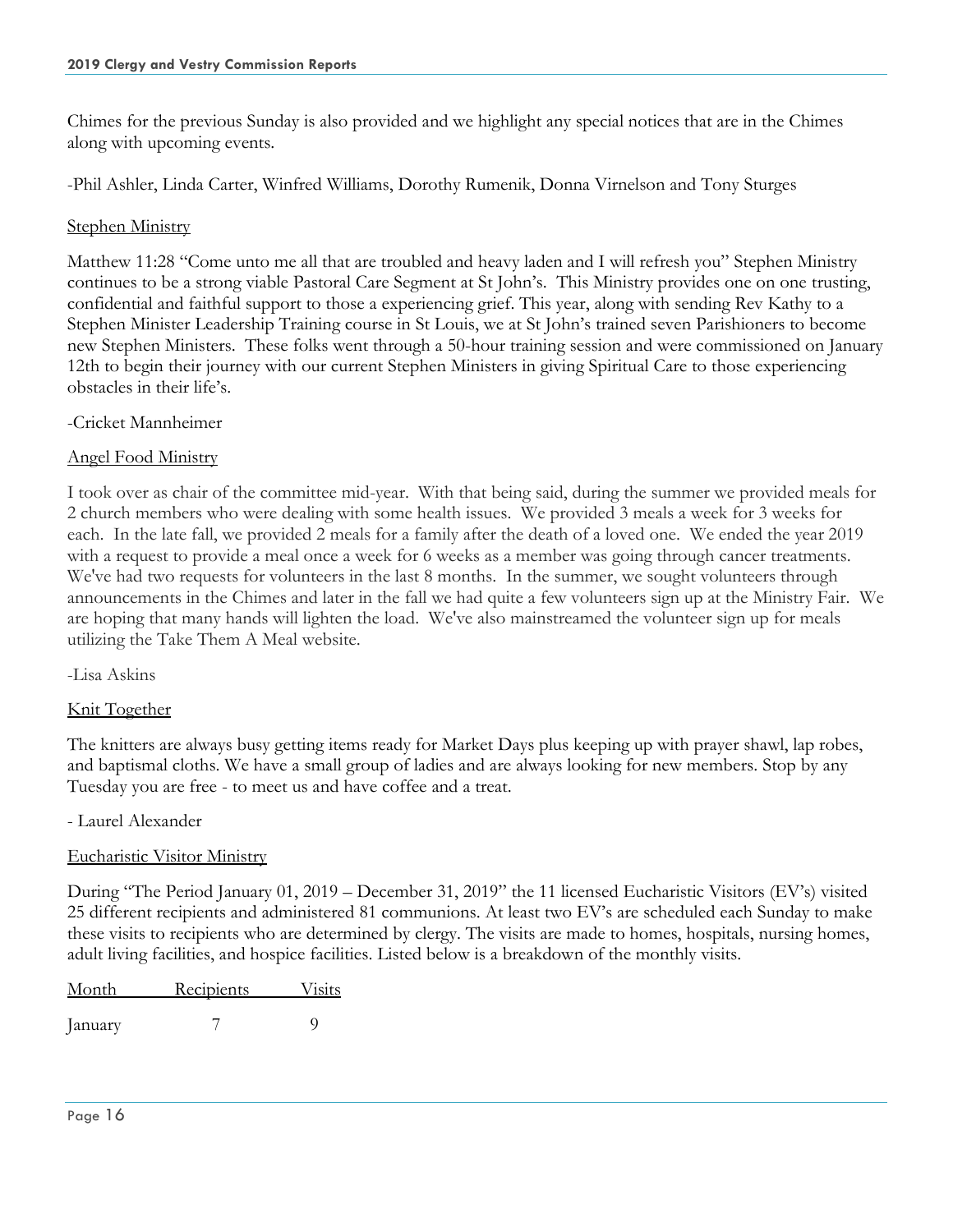| February    | 4 | 6 |
|-------------|---|---|
| March       | 4 | 8 |
| April       | 6 | 7 |
| May         | 5 | 5 |
| June        | 6 | 8 |
| July        | 4 | 6 |
| August      | 4 | 5 |
| September   | 4 | 7 |
| October     | 4 | 7 |
| November    | 6 | 6 |
| December    | 7 | 7 |
| -Bob Sloyer |   |   |

#### Funeral Comfort Ministry

Roger and I really have found the Funeral Comforter Ministry very gratifying. Funerals are not events that we usually feel positive about, but having been present for so many we have both felt privileged to be able to not only hear the comforting words of the funeral liturgy but to hear the homilies of the loved ones who share the wonderful lives so well lived and to hear the words of " no more pain or suffering" gives us an opportunity to reflect on our own lives. It is a privilege to share in the celebration of so many lives "well lived." We were asked to serve in this ministry as both of us have been Stephen Ministers. It has been very helpful in the way in which we have approached this and the family that gathers together in Graham Lounge before the service. We try to be as unobtrusive as possible as this is a very private time for family members (many coming from out of town) to gather together.

Thank you for this opportunity to share our experiences being a part of this ministry.

-Roger and Dorothy Rumenik

#### St. John's Flower Ministry

The membership of the ministry changes subtlety throughout the year, as some generous volunteers move on to other activities in town and at St. John's. New volunteers join in and our ministry continues. Our costs are almost non-existent with vases purchased from "Dollar Tree" and the majority of flowers provided by way of altar flower dedications. We continue to enjoy disassembling, and rearranging into smaller vases, the very beautiful arrangements of altar flowers created by The Flower Guild. Upon delivery, we are often moved by the smiles, tears, and hugs of many of the ministry's recipients.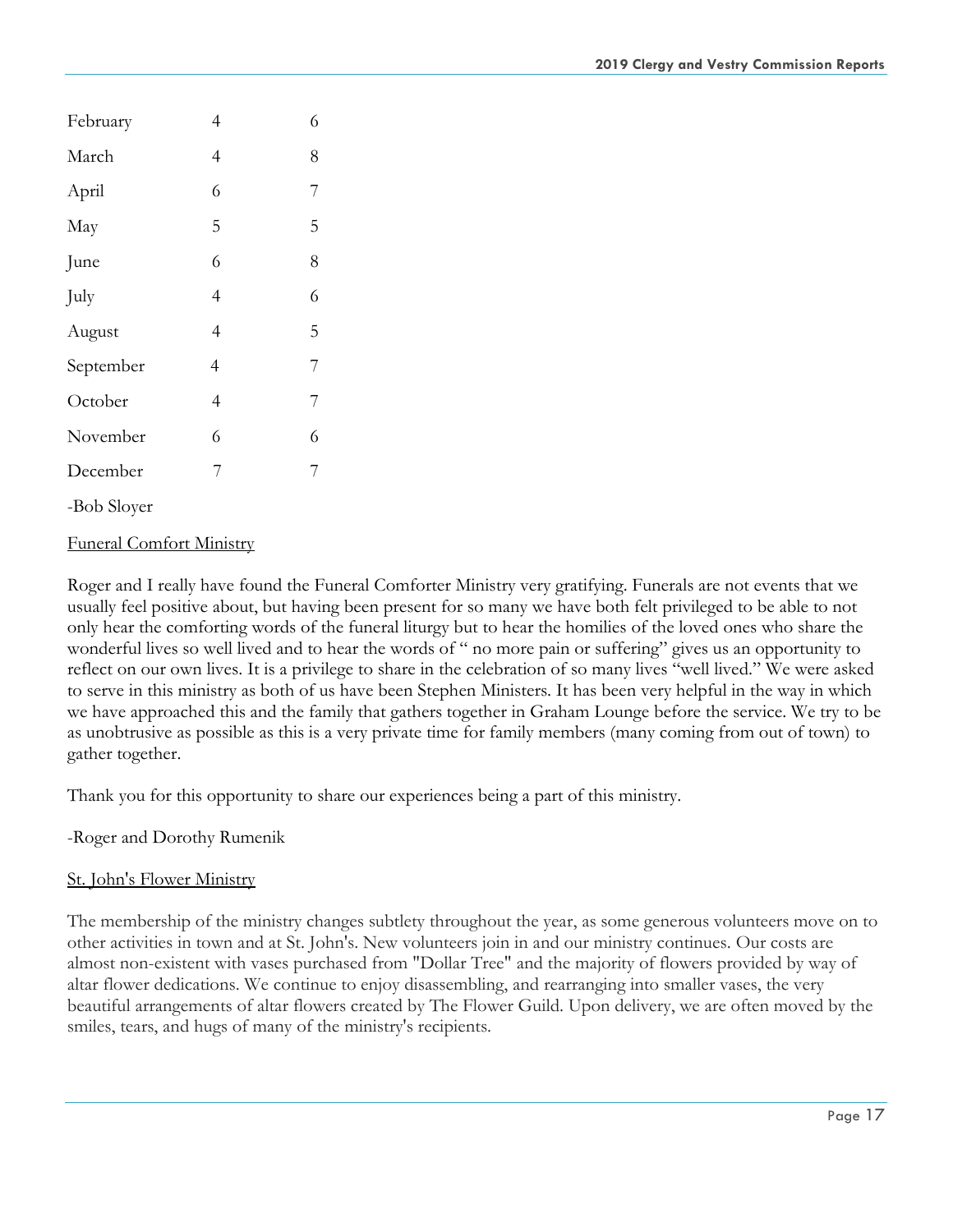– Mary Gail Compton

## **PERSONNEL Vestry Chair: Ben Bowersox**

The Personnel Committee in 2019 consisted of nine church members and the Rector with the purpose to review and improve any staffing issues, serve as an advocate for staff and church leadership, and assist with the hiring of new staff as required. In 2019, the Personnel Committee focused on four primary areas. Those four areas included:

(1) Review and update of the employee manual:

The employee manual was reviewed and largely unchanged with the exception of some clarification on benefits and personal time off. While there is no current requirement to update the manual annually, staff members were provided training and a dedicated question and answer session to ensure understanding and compliance.

(1) Update the staff organizational and leadership chart:

The committee drafted an up-to-date organization chart to better reflect how staff were assigned and to accurately illustrate reporting structure. This can provide better clarity to both staff and non-staff about current job positions and work flow.

(2) Review and update the annual performance measurement tool for staff:

Performance measurement tools can be an efficient and effective communication aid for both staff members and church leadership alike. A new tool was designed in 2019 by the Personnel Committee to assist church leadership with providing guidance to staff as well as offering a method for staff to express their feedback to leadership.

(3) Review and update job descriptions:

While many of the job descriptions were unchanged and appropriate. A new position to better manage new members as well as support the "Invite, Welcome, Connect" program was added to the Rector Assistant position. This was a welcome addition to both enhance this initiative presently and ensure its long-term success beyond 2020.

# **PROPERTY - BUILDING TRANSITION TEAM**

#### **Vestry Chair: Doug Sessions, Junior Warden**

Your Junior Warden and the parishioners who look after the buildings and grounds of our church campus were very active in 2019.

Of course, the vast majority of that activity revolved around the near conclusion of FOR ALL THE SAINTS, the rehabilitation, reconstruction, and repurposing of the historic church and adjacent buildings and grounds, all made possible by the tremendous generosity of the parishioners of St. Johns. The work to date is amazing.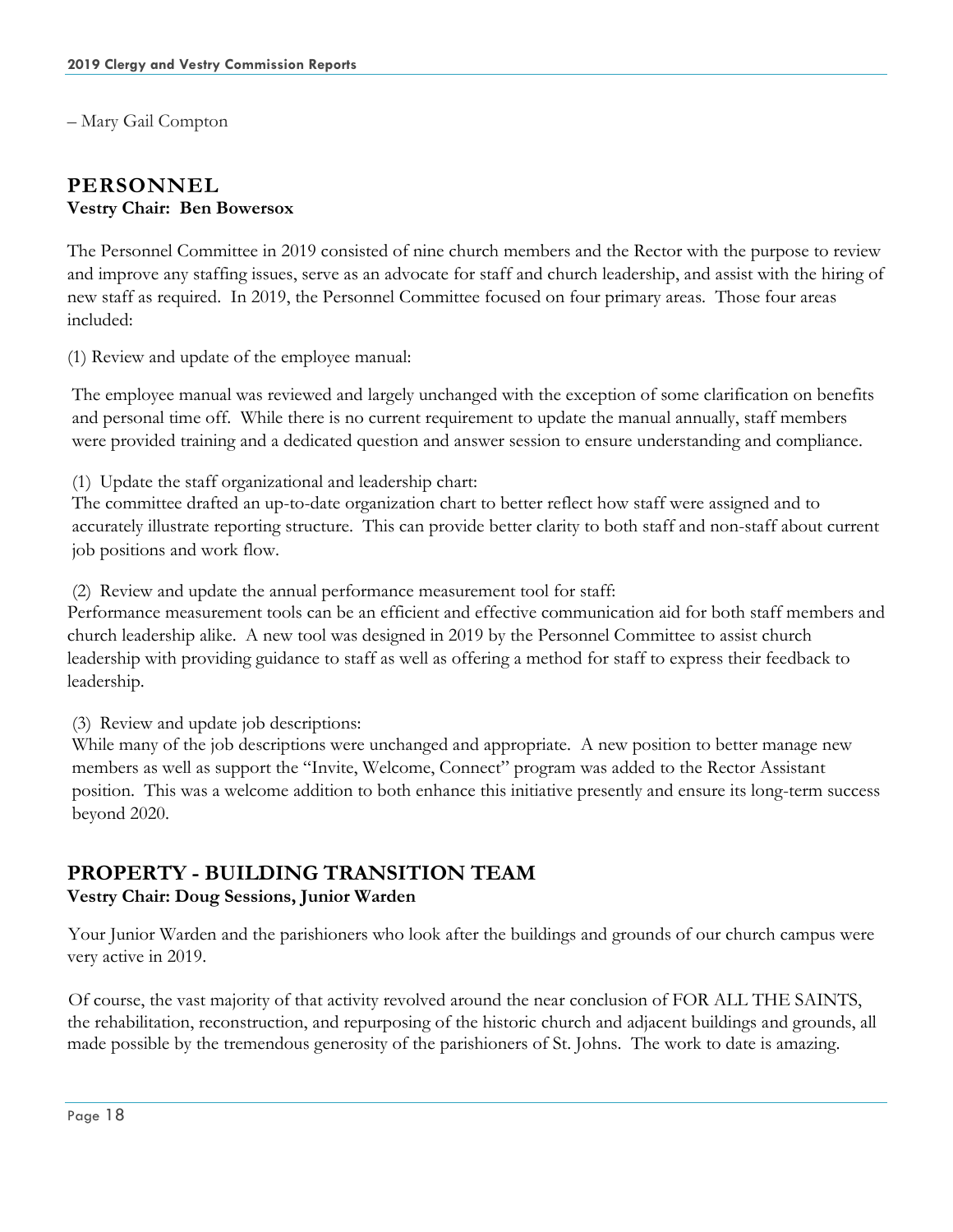Under the leadership and oversight of Charley Redding, Michael Spellman and the Building Committee, the managing contractor and its subcontractors have been hard at work and diligent in their efforts to complete their work on time and in anticipation of an early Spring 2020 ribbon cutting. Generally speaking, this includes the reframing and weather proofing of our beautiful stained glass windows, completion of a new drainage system around the historic church, the re-attaching and securing of the Bell Tower, and the new faux-slate, historically approved re-roofing of the main church. The historic church work is nearing completion and will be closed out by newly refinished and painted exterior doors. All of this is highlighted by a beautiful newly landscaped yard. We are moving along smoothly toward completion of new nursery and all-purpose areas, a new large educational and meeting room, refurbished ADA compliant restrooms, a newly refinished Graham Lounge and, if funding allows, a sparkling and refreshed Alfriend Hall. Yet, even with all of the construction and reconstruction activity, there was still more to be accomplished.

With the able assistance of Frank Carter, a design and financial plan for increased security at St. John's was developed in coordination with the Leon County Sheriff's Office. You will notice a Leon County Deputy Sheriff on duty at the church all day on Sundays and any other time the congregation gathers to worship. Plans are in place for security lighting and a system of transmission and recording devices to enhance security. Newly purchased two-way radios in strategic historic church and campus locations are in place and ready for use.

The St. John's Episcopal Church Historic Cemetery committee, under the leadership of Virginia Perkins and Betty Ashler and a remarkable committee of dedicated and hardworking parishioners, has been hard at work returning the cemetery to its turn of the last century grandeur. Following a very successful fundraising effort targeting friends, families and survivors involved with the Cemetery, tremendous work has been accomplished. Under a contract with a nationally renowned historic monument company an entire section of the five-section cemetery has been totally rehabilitated and reconstructed. Through continued fundraising efforts, a second section of the cemetery will be professionally cleaned and restored in the Spring. A group of cemetery committee members, through their ingenuity and hard work and by virtue of obtaining a grant from the Historical Society of the Episcopal Church, have undertaken to identify and catalogue the many graves and gravesites in residence in the three-acre location. In addition to their work on the church campus, the Diggers continue to do yeoman's work in and around the historic cemetery. The cemetery committee is working closely with the City of Tallahassee, the State of Florida and Florida State University in bringing wide-spread attention to our historic resting place. A move is also underfoot to begin work on a National Historic Places designation. If you haven't been to the cemetery recently take a morning or afternoon stroll down to Call Street and Martin Luther King Boulevard. You will be amazed at the work and commitment of these hard working parishioners, and extremely proud of your historic cemetery.

The St. John's Bookstore has seen its interior completely restored, a new and exciting book and gift inventory installed, and new professional and volunteer leadership in place to offer its wares to the Tallahassee community. Under the direction of Gina Proctor, the old and outdated inventory was successfully sold off in a onetime afternoon event and a clean and shiny Bookstore was reopened on Calhoun Street. Hopefully, everyone will use the Bookstore as your Bibles, Prayer Books and other literature and gifts go-to spot for regular, as well as special occasions.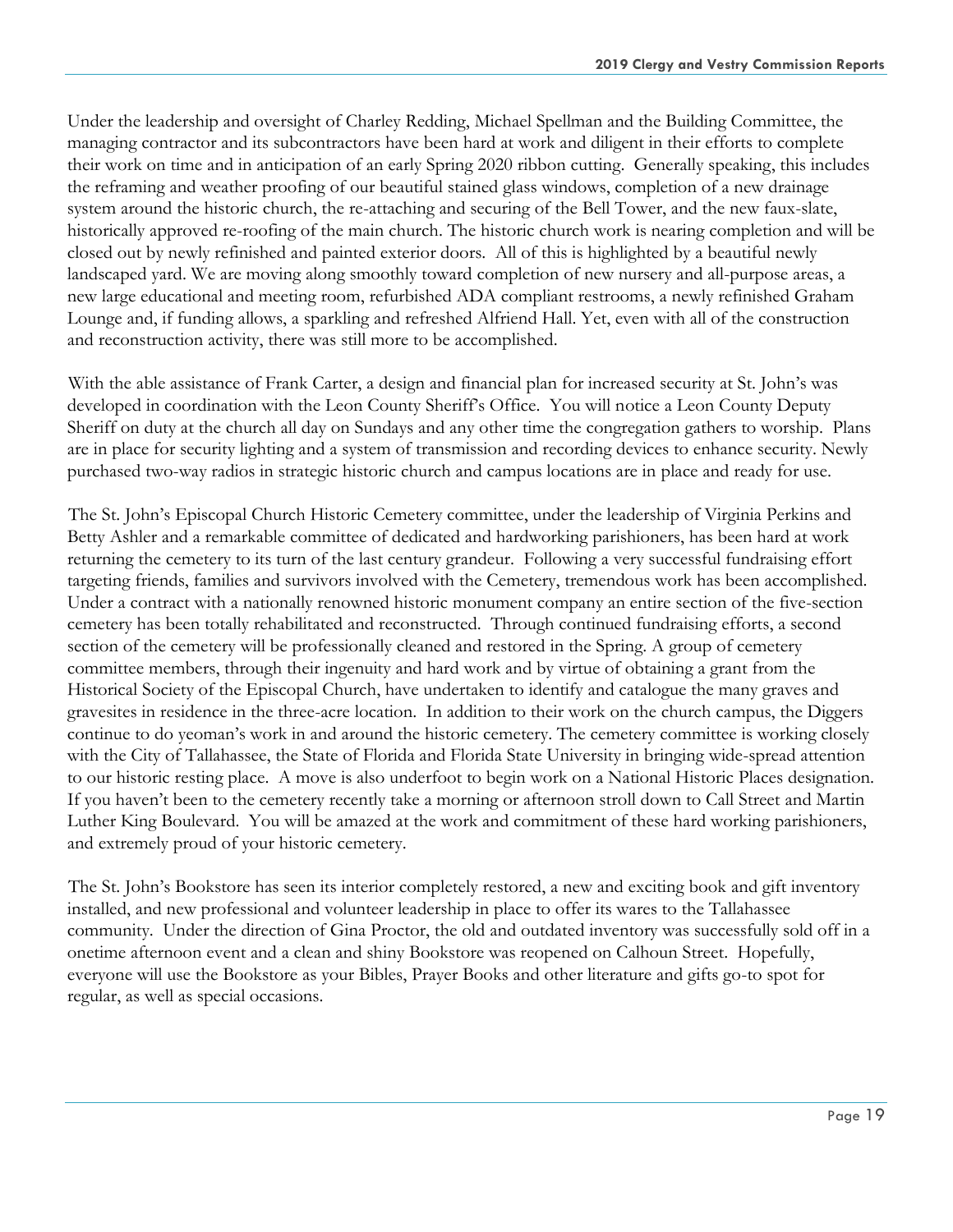During the recent holidays, a new hearing loop system was installed and activated in the main church. The system, which will be operated digitally, will enable those hearing impaired parishioners to more fully enjoy the sermons, songs and services in the church. The loop system is in place and operational as final bugs in sound quality are being worked out. You will hear more about this enhanced sound system and a proposed new digital streaming system over the next few months.

## **STEWARDSHIP**

#### **Vestry Chair: Ben Bowersox**

The theme for the Stewardship Campaign this year was "Journey to Generosity" and our goals were to have over 50% new or increased pledges and end the year with 400 pledging households.

- The Fall Parish Dinner to kick off the campaign was held on September 29 and was chaired by Jeff and Lisa Askins. Guest speakers included: Nancy Bechard, Betsy Calhoun, Jen Garretson, Alvin Lee and Bill Moor.
- Stewardship packets were mailed to all members the first week of October.
- The Stewardship Committee created and hosted a "Wall of Love" for Parishioners to share where they see/feel love at St. John's. The wall was completely filled by the end of Stewardship Season with wonderful messages!
- Four Stewardship Committee meetings were held in the fall on Monday evenings at 5:30pm.
- Weekly reports were distributed to committee members for 10 weeks  $(10/2 12/11)$ .
- The Fall Ministry Fair was held on Oct 6, chaired by Susan Adams.
- Celebration Sunday was held Sunday 12/8, Advent #2) where 217 cards were completed (1 per household) resulting in 52 new pledges.
- As of  $1/14/20$ ; 369 pledges have been received totaling \$1,175,853.

The Stewardship Committee is so thankful to have served and help our Parish reach this incredible total!

# **YOUTH**

**Vestry Chair:** Susanne Murphy

**Director of Youth Ministries:** Caroline Allen

**Youth Commission Members:** Emmie Klekamp, Tommy Killeen, Tyler O'Kelley, Kate Reichelderfer, Abby Schnittker, Madeline Sgan, Davis Shelton, Grayton Smith, Annika Strayer, Sara Merrill, Mandy Schnittker, Corinna Strayer

2019 was a year of joy, formation, growth and community-building for our youth in grades six through twelve. We are grateful to the many volunteers who share their valuable time and to the youth who share their energy, questions, and varied gifts with one another.

• 12 youth participated as acolytes or lectors in the Choral Evensong service with Presiding Bishop Michael Curry in February.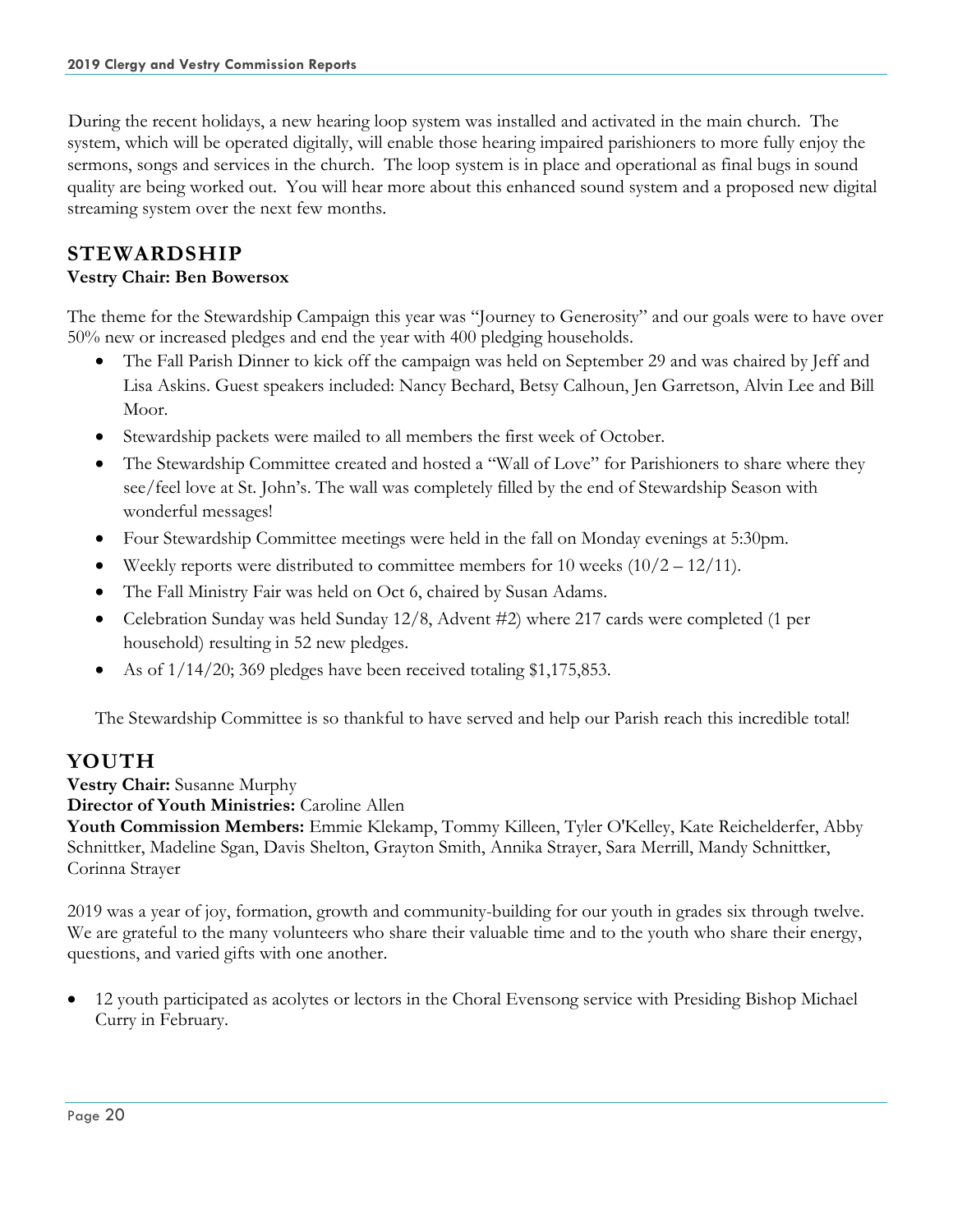- 27 youth and adults made a pilgrimage to Montgomery and Selma in February to hear stories and visit places that were important in the civil rights movement. The pilgrims walked the Edmund Pettus Bridge, visited Brown Chapel AME, and learned at the Rosa Parks Museum. The new EJI Memorial for Peace and Justice, remembering those who were lynched, initiated thoughtful discussion.
- 1 youth decided to be baptized at the Easter Vigil service, and chose a youth peer to be her sponsor as she made this important step in her faith journey.
- 9 youth were confirmed in April after months of preparation, with classes led in part by David Grimes.
- 15 youth and 5 adults participated in Happening #140 in April as either candidates or as team members helping to lead the weekend. Will Bullen served as Rector of the weekend.
- 13 seniors in the class of 2019 graduated from high school and participated in our annual Baccalaureate Service in May. Four of these seniors - Neil Strayer, Holly Sims, Lexi Blount, and Carson Leigh Olson shared sermons that were authentic, engaging, and evidence of growing spiritual maturity and deep community at St. John's
- Over 3,000 hours of service were given by 100 youth and 42 adults our largest group to date during Youth B.E.A.T. Week (Being Extraordinary Around Tallahassee) in June. Community Partners included Maclay Gardens State Park, Bicycle House, Kearney Center, Second Harvest, Brehon Family Services, The Sharing Tree, Leon County Humane Society, HOPE Community, Elder Care Services, Riley Elementary School, Lighthouse of the Big Bend, Tallahassee Senior Center, and Le Moyne Arts Foundation. Growth from year to year at B.E.A.T. Week has led the leadership team to decide to offer two weeks for the first time in 2020.
- 13 youth and adults, including the wonderful Marian Lambeth, Mandy Schnittker, and Corinna Strayer, traveled to Quito, Ecuador in June to partner with our friends at Iglesia Buen Pastor (Church of the Good Shepherd). This group worked in a variety of roles, most notably leading a spiritual retreat for young women in the Episcopal Diocese of Central Ecuador, the first of its kind.
- 17 youth enjoyed fellowship and renewal at Parish Weekend in October.
- 25-30 has been the average attendance at Youth Nights, which occurred twice per month during the academic year.
- 47 acolytes, 18 lectors, and multiple choristers served in worship services on Sunday mornings.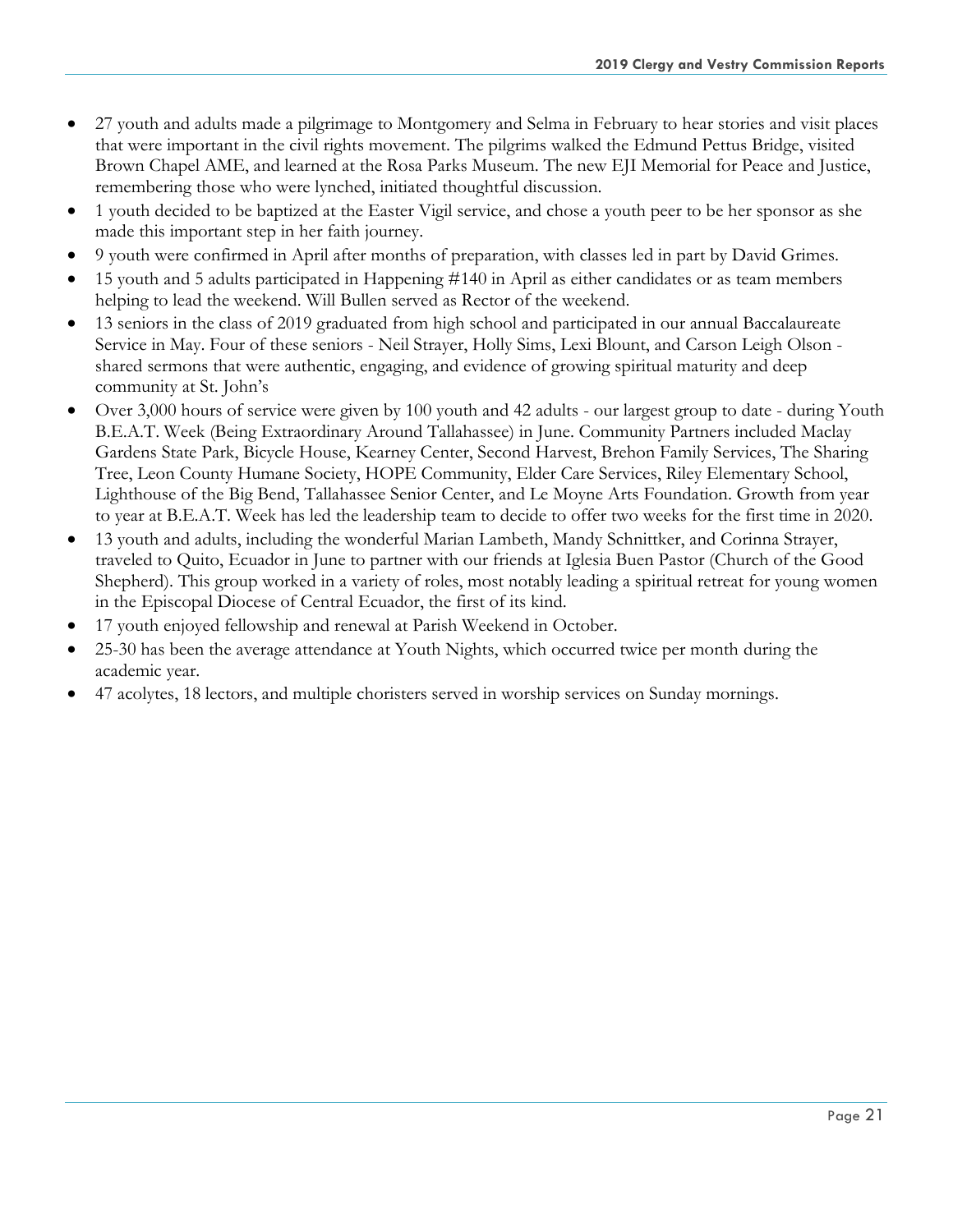# **FOUNDATION FINANCIAL PERFORMANCE Foundation Board Chair: Ray Bye**

This year has been a positive one for your St. John's Foundation. Benefitting from a strong economy, a settling trade environment with China, Mexico, and Canada, and a lack of negative international events, our endowment continued in its upward trajectory in 2019. Our unrestricted endowment grew from December 2018 to December 2109 at an annual rate of 20.6%.

| December 31, 2018 | \$1,234,238 |
|-------------------|-------------|
| December 31, 2019 | \$1,488,453 |

A single restricted fund, the Bertha Munks Fund, is also overseen by the Foundation. That Fund is restricted to providing funding for Episcopal Relief & Development (ERO) and SJEC outreach programs. This year, based on our Spending Policy and the donor's instructions, three-quarters of the annual distribution (\$2391) was sent to ERO and one-quarter (\$797) was distributed to St. John's outreach programs. The following are the end-of-year figures for the Bertha Munks Fund:

| December 31, 2018 | \$96,788  |
|-------------------|-----------|
| December 31, 2019 | \$116,628 |

The Foundation has a total of \$1,605,081 under management, as compared to \$1,331,026 under management on December 31, 2018. We are hoping for a continuation of our growth during the remainder of 2020.

I am pleased to report that the St. John's Foundation 1829 Legacy Society continues to grow based on the generosity and intentions to provide planned gifts to the Foundation. Letters of Intent to make a planned gift is available in the church office. Our Legacy Society, which recognizes members of our parish who have expressed their intention to leave a planned gift to the Foundation, was established in 2015 with six (6) planned gifts (some dating back a number of years). The number of Legacy Society membe rs has continued to grow through the generous commitments from our church family. In January 2020, the number of parishioners from St. John's stands at eighty-two (82) individuals. We are so grateful and blessed to have such an impressive number of individuals showing their generous commitments for St. John's long-term future. We are confident that others will join during the coming years.

Our growing endowment has allowed the Foundation to provide more grants to St. John's for support of programs and activities. Some of those activities include funding for Hurricane Michael relief efforts in the Panhandle; the second year of the St. John's musical concert series; our Sewanee seminarian's support; children's and youth curricula and resources; a scholarship for our Youth Mission trip; a Full Summer Feeding Program support; support for Episcopal University Center (Ruge Hall); some restoration work at the St. John's cemetery; and several others. All of our grants (which totaled \$38,588 in 2019) were made because of our parishioners' generous support for the St. John's Foundation.

On behalf of the Foundation and its Board, thank you for your support of our long-term mission to keep St. John's Episcopal Church vibrant and strong as we go forward into the future.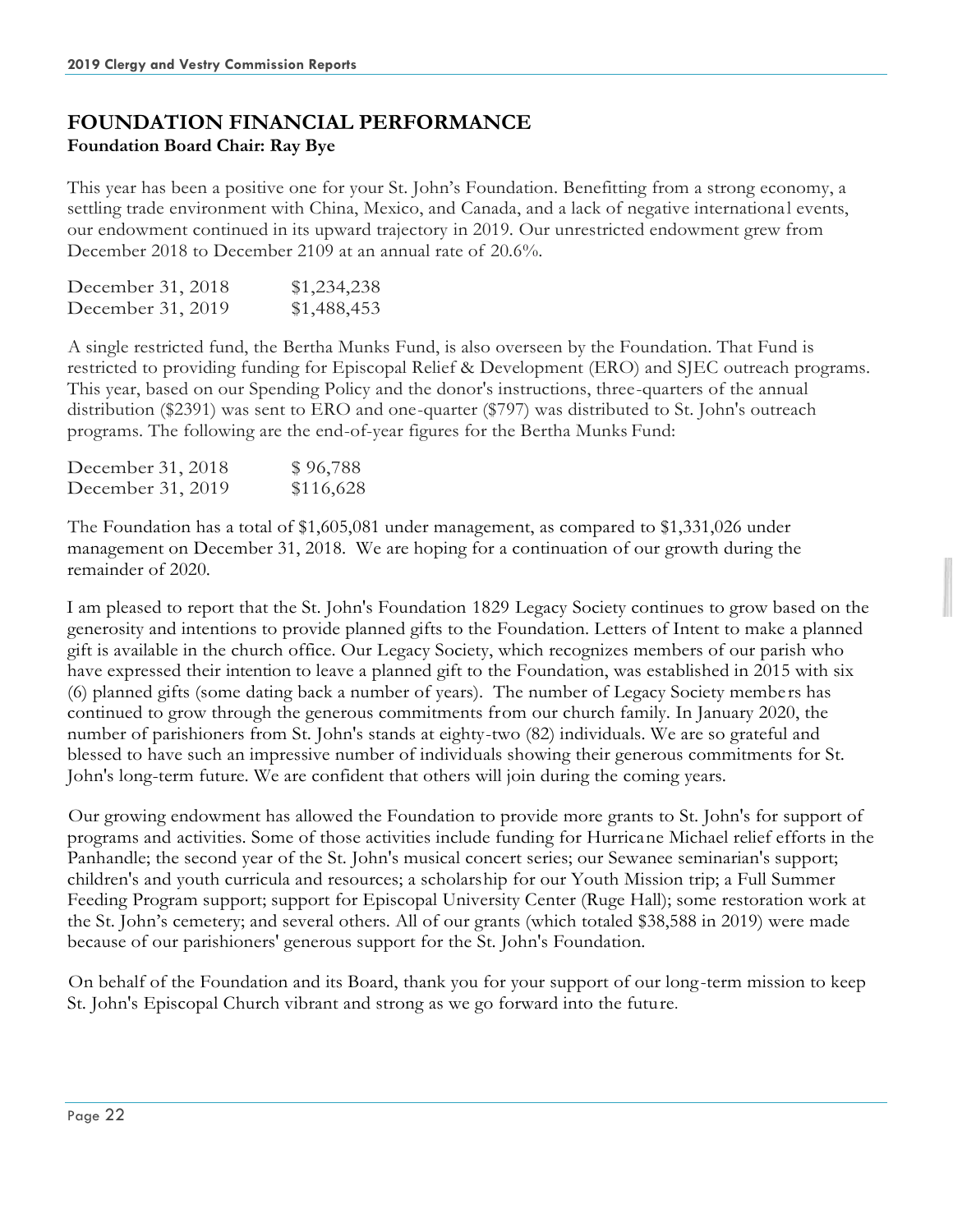# **St. John's Finance Committee**

# **Chair: Mike Fields Treasurer: Cindy Sessions**

**Common Ministry Budget 2020**

|                                   | 2019            | 2019            | 2020            |
|-----------------------------------|-----------------|-----------------|-----------------|
|                                   | Budget          | Actual          | Budget          |
| Income                            |                 |                 |                 |
| Pledge Income                     | \$<br>1,250,000 | \$<br>1,258,772 | \$<br>1,287,500 |
| Non Pledge Income                 | \$<br>140,000   | \$<br>150,096   | \$<br>150,000   |
| Food/Café Income                  | \$<br>230,000   | \$<br>236,666   | \$<br>233,450   |
| Parking Lot Rentals               | \$              | \$              | \$              |
| Marshall House Lease              | \$<br>6,360     | \$<br>6,280     | \$<br>8,160     |
| Interest/Trust Income             | \$<br>46,600    | \$<br>66,363    | \$<br>49,600    |
| Miscellaneous Income              | \$              | \$<br>50        | \$              |
| Market Income                     | \$<br>60,000    | \$<br>71,525    | \$<br>35,000    |
| Rental Income                     | \$<br>18,000    | \$<br>12,836    | \$<br>18,000    |
| Release from Restriction          | \$<br>10,000    | \$              | \$<br>15,000    |
| St. John's Foundation Support     | \$<br>23,300    | \$<br>23,071    | \$<br>35,000    |
| <b>Total Income</b>               | \$<br>1,784,260 | \$<br>1,825,659 | \$<br>1,831,710 |
| <b>Expenses</b>                   |                 |                 |                 |
| Diocesan                          | \$<br>145,454   | \$<br>143,174   | \$<br>147,015   |
| Worship                           | \$<br>6,797     | \$<br>4,858     | \$<br>6,192     |
| Music                             | \$<br>30,150    | \$<br>29,662    | \$<br>30,525    |
| Children Ministry                 | \$<br>15,510    | \$<br>12,074    | \$<br>15,120    |
| Youth Ministry                    | \$<br>18,130    | \$<br>18,054    | \$<br>18,125    |
| <b>Adult Education Ministry</b>   | \$<br>7,765     | \$<br>6,567     | \$<br>6,030     |
| Pastoral Care Ministry            | \$<br>3,330     | \$<br>1,858     | \$<br>2,550     |
| Outreach Ministry                 | \$<br>77,300    | \$<br>81,344    | \$<br>81,200    |
| Parish Life Ministry              | \$<br>151,250   | \$<br>165,048   | \$<br>158,170   |
| Communications                    | \$<br>53,649    | \$<br>44,390    | \$<br>65,654    |
| Clergy Compensation               | \$<br>353,586   | \$<br>348,914   | \$<br>342,108   |
| Lay Compensation                  | \$<br>583,212   | \$<br>575,265   | \$<br>598,473   |
| Lay Insurance                     | \$<br>99,110    | \$<br>96,759    | \$<br>100,425   |
| Property Management               | \$<br>217,934   | \$<br>194,992   | \$<br>230,813   |
| Other Expenses                    | \$<br>19,172    | \$<br>21,507    | \$<br>27,193    |
| <b>Total Expenses</b>             | \$<br>1,782,349 | \$<br>1,744,466 | \$<br>1,829,593 |
| <b>Income Over/Under Expenses</b> | \$<br>1,911     | \$<br>81,193    | \$<br>2,117     |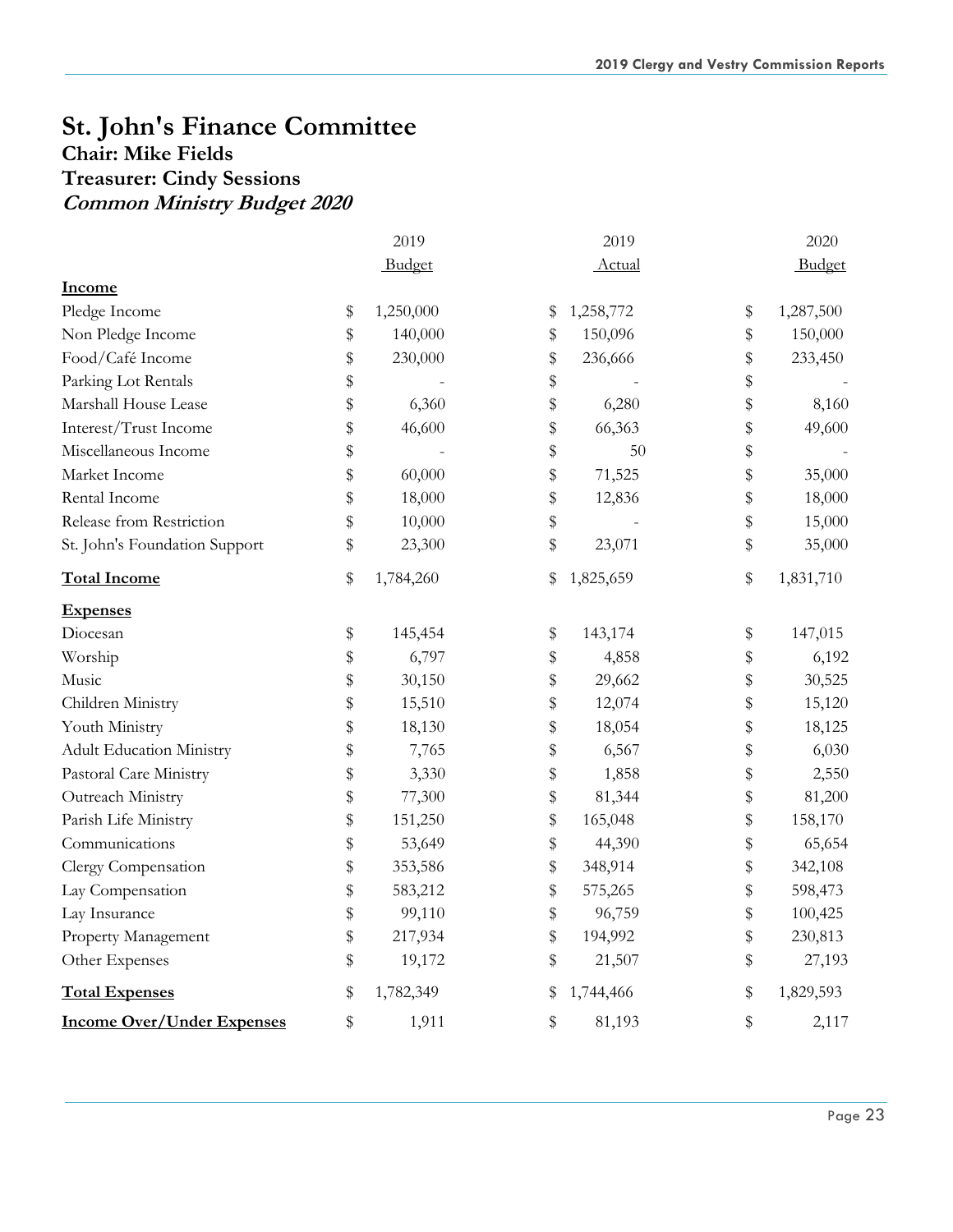# **St. John's Finance Committee Chair: Mike Fields Treasurer: Cindy Sessions Balance Sheet - December 31, 2019**

| Assets                     |                                          |                      |                    |               |           |
|----------------------------|------------------------------------------|----------------------|--------------------|---------------|-----------|
|                            | Cash and petty cash                      |                      |                    | \$            | 598,153   |
|                            | Custody Account - Capital Campaign       |                      |                    | \$            | 1,534,516 |
|                            | Accounts Receivable - Bookstore          |                      |                    | \$            | 11,191    |
| <b>Total Assets</b>        |                                          |                      |                    | \$            | 2,143,859 |
| Liabilities                |                                          |                      |                    |               |           |
|                            | Line of credit                           |                      |                    | \$            | 11,000    |
| <b>Total Liabilities</b>   |                                          |                      |                    | \$            | 11,000    |
| Fund Principal             |                                          |                      |                    |               |           |
|                            | Unrestricted capital from previous years |                      |                    | \$            | 40,963    |
|                            | Unrestricted capital from current year   |                      |                    | $\sqrt[6]{2}$ | 81,195    |
| Total unrestricted capital |                                          |                      |                    | \$            | 122,158   |
| <b>Restricted Funds</b>    |                                          |                      |                    |               |           |
|                            | Total Temporarily Restricted funds       |                      |                    | \$            | 2,010,702 |
|                            |                                          | <b>Broen Music</b>   | \$<br>28,342.66    |               |           |
|                            |                                          | Cemetery             | \$<br>26,105.17    |               |           |
|                            |                                          | Chapel               | \$<br>18,006.00    |               |           |
|                            |                                          | Clergy Discretionary | \$<br>6,073.37     |               |           |
|                            |                                          | Compass Rose         | \$<br>25,597.32    |               |           |
|                            |                                          | Flowers              | \$<br>5,792.48     |               |           |
|                            |                                          | Gifts of Grace       | \$<br>23,475.11    |               |           |
|                            |                                          | Library              | \$<br>1,244.52     |               |           |
|                            |                                          | Music Ministry       | \$<br>111,236.10   |               |           |
|                            |                                          | Needlepoint          | \$<br>750.82       |               |           |
|                            |                                          | Capital Campaign     | \$<br>1,617,404.98 |               |           |
|                            |                                          | Children's Ministry  | \$<br>5,733.50     |               |           |
|                            |                                          | Memorial Garden      | \$<br>95,484.89    |               |           |
|                            |                                          | St John's Market     | \$<br>914.48       |               |           |
|                            |                                          | Property             | \$<br>32,089.77    |               |           |
|                            |                                          | Youth                | \$<br>12,450.44    |               |           |
|                            |                                          |                      |                    |               |           |

#### **Total Liabilities, Unrestricted capital & Restricted Funds \$ 2,143,859**